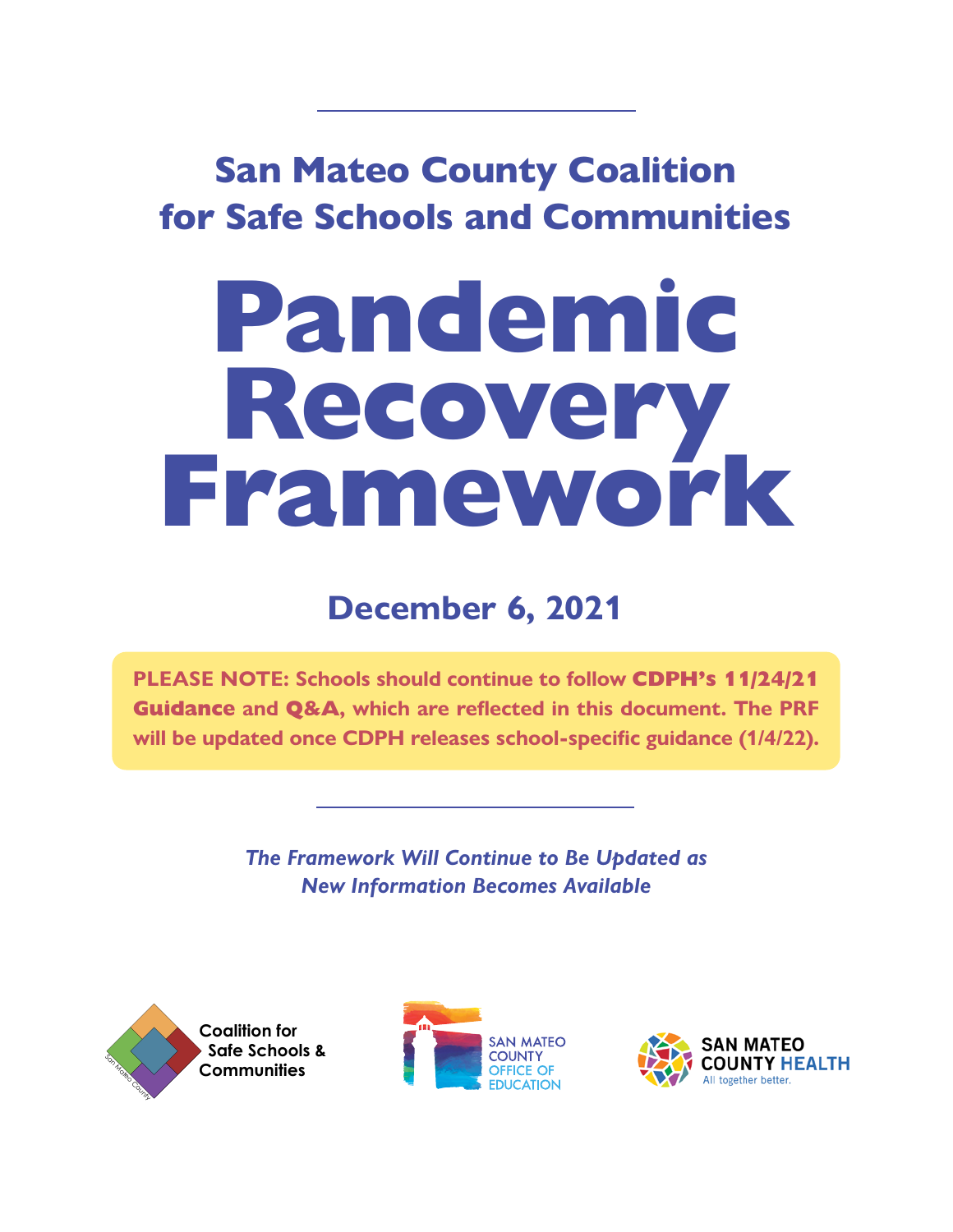# **Table of Contents**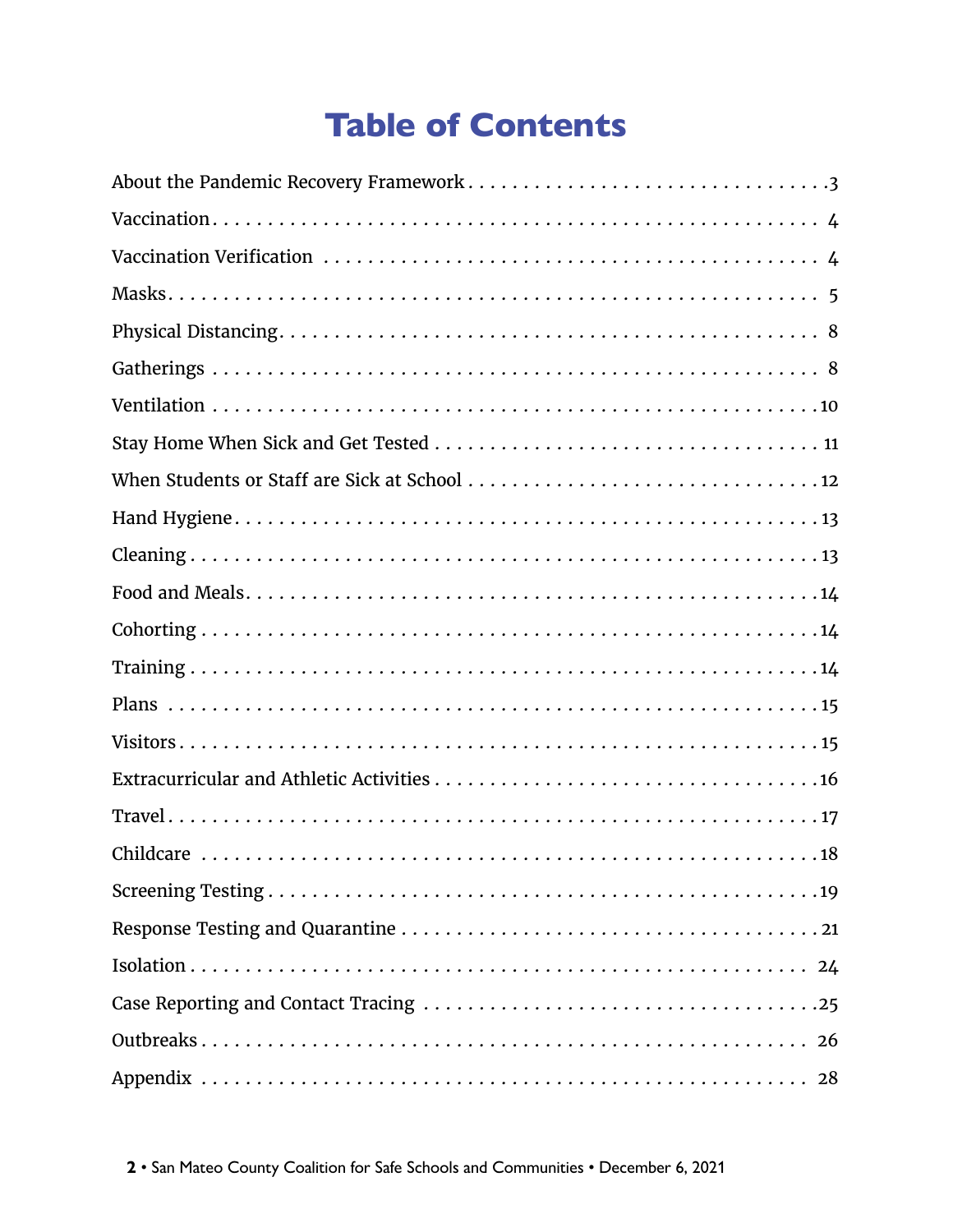### <span id="page-2-0"></span>About the Pandemic Recovery Framework

The **Pandemic Recovery Framework** was developed in consultation with San Mateo County Health and reflects California Department of Public Health (CDPH) guidance.

As conditions and public health orders change, the content and guidance in this framework will continue to be updated as well. For technical assistance and support, please contact the San Mateo County Office of Education COVID-19 Response Team at **[info@smcoe.org](mailto:info%40smcoe.org?subject=)** or 650-802-5515.

The California Department of Public Health's (CDPH) **[current guidance](https://www.cdph.ca.gov/Programs/CID/DCDC/Pages/COVID-19/K-12-Guidance-2021-22-School-Year.aspx)** for schools aligns closely with the Centers for Disease Control and Prevention (CDC) **[guidance](https://www.cdc.gov/coronavirus/2019-ncov/community/schools-childcare/k-12-guidance.html)**. This framework, which applies to both public and private schools, incorporates San Mateo County Health, CDPH, CDC, and **[Cal/OSHA](https://www.dir.ca.gov/dosh/coronavirus/Guidance-by-Industry.html)** guidance as well as local communication protocols.

Schools and districts must prepare a safety plan for 2021-22 school year and can utilize this framework in developing their plan. These plans should incorporate the layers of safety recommended by CDPH and other health agencies as addressed in this framework. In addition, schools and districts must include alternative measures (or a Plan B) for use if conditions or public health guidance change. Given the continuing evolution of the COVID-19 virus, it is paramount that schools and districts remain aware of community conditions and stay nimble so they can pivot as conditions change.

Schools and districts must post their plan on their website and share a link to the plan with the San Mateo County Office of Education for posting on its website. Assistance is available from the San Mateo County Office of Education and San Mateo County Health in developing safety plans.

### **Updated from July 30 Version**

Updated to reflect the **[SMCH Order](https://www.smchealth.org/sites/main/files/file-attachments/ho_order_c19-12_face_covering_20210802.pdf?1627927645)** (8/2/21) concerning face coverings, **[CDPH FAQ](https://www.cdph.ca.gov/Programs/CID/DCDC/Pages/COVID-19/Schools-FAQ.aspx)** (8/6/21) addressing mask exemptions, the **CA [Public Health Officer order](https://www.cdph.ca.gov/Programs/CID/DCDC/Pages/COVID-19/Order-of-the-State-Public-Health-Officer-Vaccine-Verification-for-Workers-in-Schools.aspx)** (8/11/21) addressing vaccination verification and testing of school workers and volunteers, **[CDPH guidance](https://www.cdph.ca.gov/Programs/CID/DCDC/Pages/COVID-19/Guidance-on-Isolation-and-Quarantine-for-COVID-19-Contact-Tracing.aspx)** (8/17/21) addressing testing for vaccinated individuals, **[CDPH](https://www.cdph.ca.gov/Programs/CID/DCDC/Pages/COVID-19/K-12-Guidance-2021-22-School-Year.aspx)  [update](https://www.cdph.ca.gov/Programs/CID/DCDC/Pages/COVID-19/K-12-Guidance-2021-22-School-Year.aspx)** (9/1/21) on modified quarantine and extracurricular activities, SMCH guidance on modified quarantine for before/after care, **[CDPH updates](https://www.cdph.ca.gov/Programs/CID/DCDC/Pages/COVID-19/Schools-FAQ.aspx)** (9/22/21) addressing extracurricular activities and timing of testing to exit quarantine, **[CDPH FAQ](https://www.cdph.ca.gov/Programs/CID/DCDC/Pages/COVID-19/Schools-FAQ.aspx)** (10/14/21) regarding testing cadence and recommendations on gatherings, and **[CDPH guidance](https://www.cdph.ca.gov/Programs/CID/DCDC/Pages/COVID-19/K-12-Guidance-2021-22-School-Year.aspx)** (11/24/21) concerning extracurricular activities and **[CDC travel guidance](https://www.cdph.ca.gov/Programs/CID/DCDC/CDPH%20Document%20Library/COVID-19/CA-is-Open-Travel-Guidelines.pdf)**.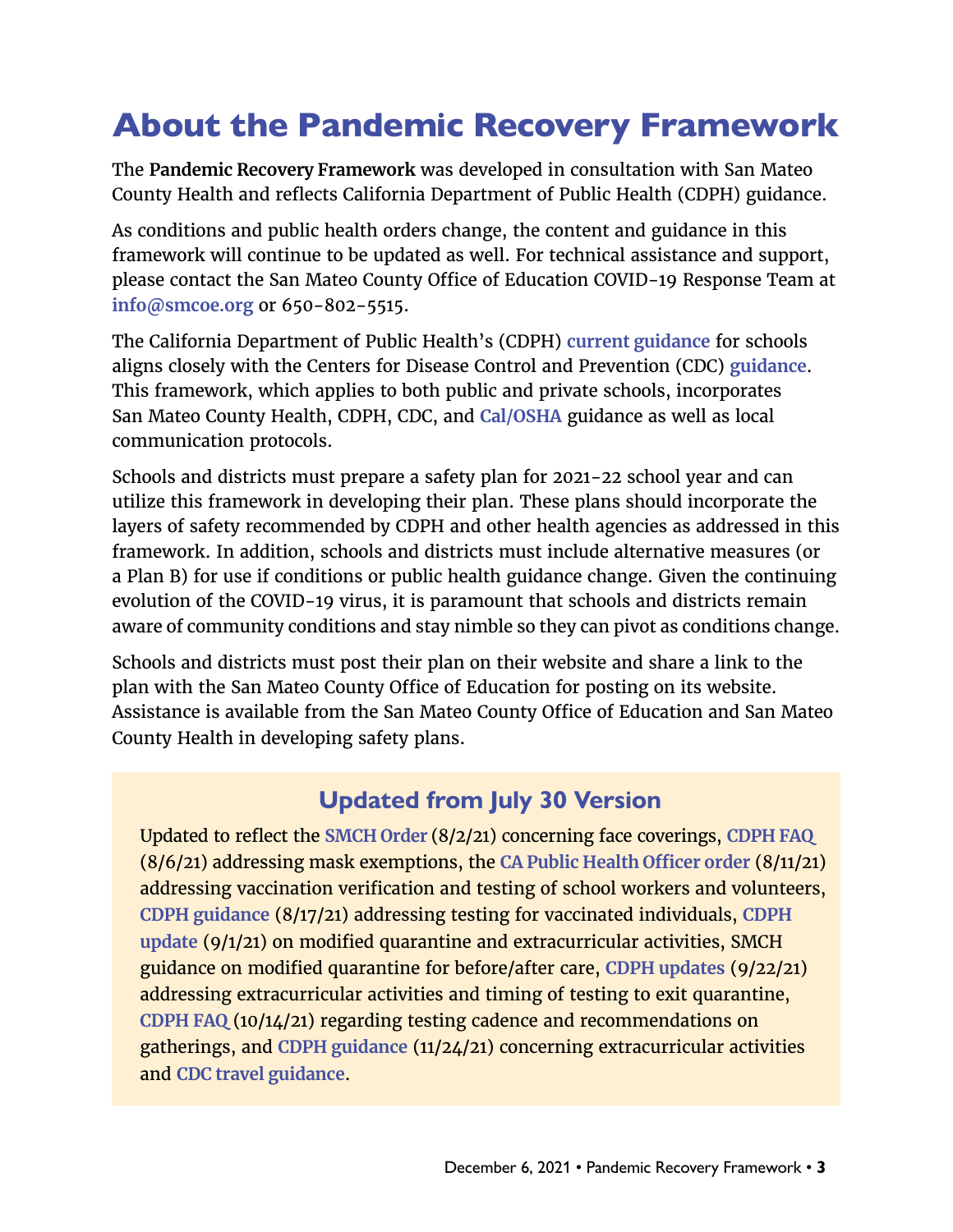### <span id="page-3-0"></span>**Vaccination**

Vaccination is an important strategy to protect students, staff, and community members.

- See [CDC recommendations](https://www.cdc.gov/coronavirus/2019-ncov/community/schools-childcare/k-12-guidance.html#anchor_1625661984621) about how to promote vaccine access and uptake for schools.
- Additional California-specific vaccine access information is available on the **[Safe Schools Hub](https://schools.covid19.ca.gov/)** and **[Vaccinate All 58 – Let's Get to Immunity](https://www.vaccinateall58.com/)**.
- **[San Mateo County Health](https://www.smchealth.org/covid-19-vaccination-program-overview) provides vaccination information on its website.**

# <span id="page-3-1"></span>Vaccination Verification

Verification of vaccination status can inform important school practices around testing, contact tracing, quarantine, and isolation. The following verification requirements are from a **[State Public Health order](https://www.cdph.ca.gov/Programs/CID/DCDC/Pages/COVID-19/Order-of-the-State-Public-Health-Officer-Vaccine-Verification-for-Workers-in-Schools.aspx)**.

All schools and districts must verify the vaccination status of all workers. "Workers" refers to all paid and unpaid adults serving in the school settings. They include, but are not limited to, certificated and classified staff, analogous staff working in private school settings, and volunteers who are on-site at a school campus supporting school functions.

According to **[CDPH](https://www.cdph.ca.gov/Programs/CID/DCDC/Pages/COVID-19/Vaccine-Record-Guidelines-Standards.aspx)**, only the following modes may be used as proof of vaccination:

- COVID-19 Vaccination Record Card (issued by the Department of Health and Human Services Centers for Disease Control & Prevention or WHO Yellow Card), which includes name of person vaccinated, type of vaccine provided, and date last dose administered; *or*
- a photo of a Vaccination Record Card as a separate document; *or*
- a photo of the client's Vaccination Record Card stored on a phone or electronic device; *or*
- documentation of COVID-19 vaccination from a health care provider; *or*
- [digital record](https://myvaccinerecord.cdph.ca.gov/) that includes a QR code that when scanned by a SMART Health Card reader displays to the reader client name, date of birth, vaccine dates, and vaccine type; *or*
- documentation of vaccination from other contracted employers who follow these vaccination records guidelines and standards.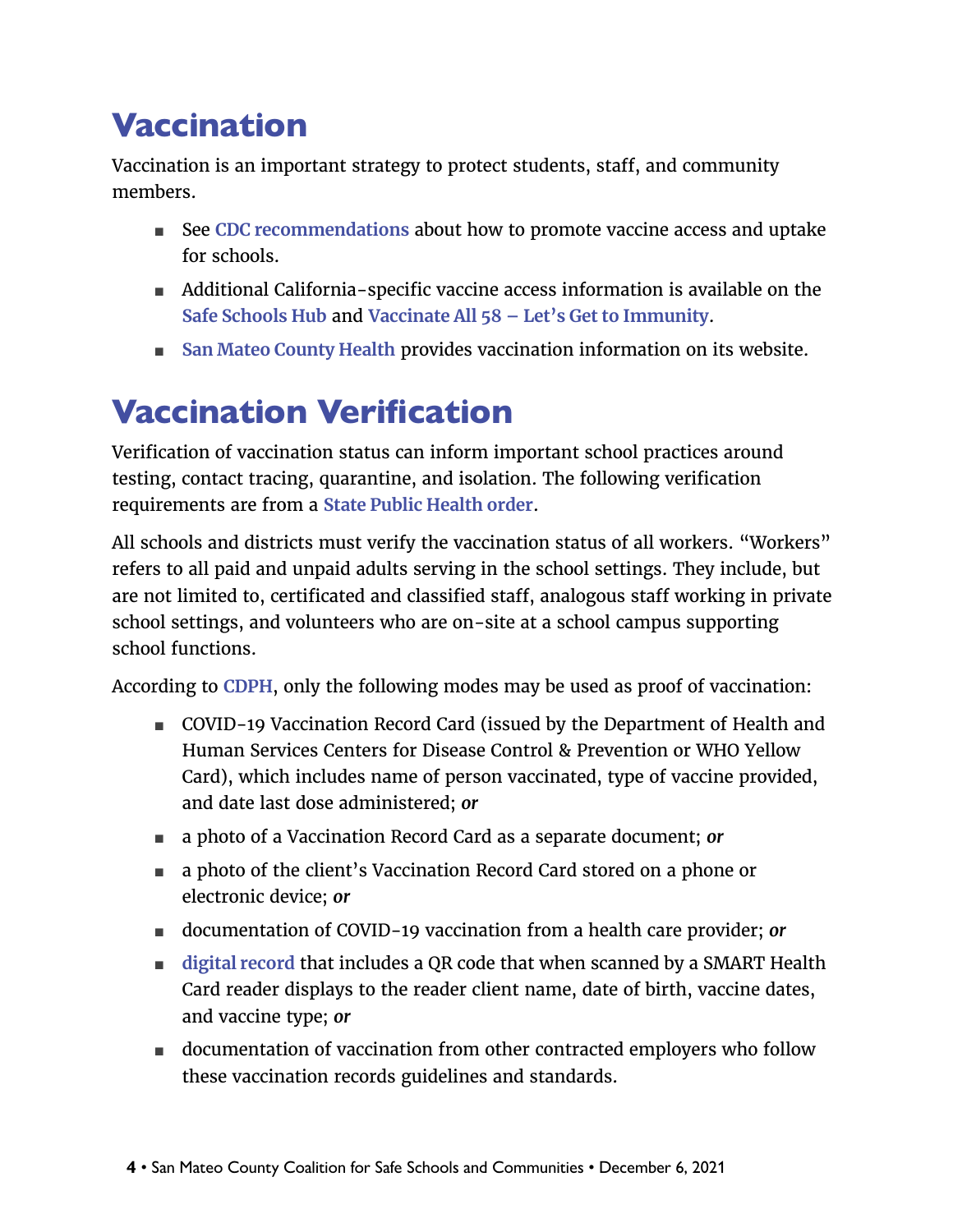<span id="page-4-0"></span>Schools must have a plan in place for tracking verified worker vaccination status. Records of vaccination verification must be made available, upon request, to the local health jurisdiction for purposes of case investigation.

Workers who are not fully vaccinated, or for whom vaccination status is unknown or documentation is not provided, must be considered unvaccinated.

Schools should use the same standard protocols that are used to collect and secure other immunization or health status information from students.

The protocol to collect, secure, use, and further disclose this information should comply with relevant statutory and regulatory requirements, including Family Educational Rights and Privacy Act (FERPA) statutory and regulatory requirements.

Schools should recognize that a worker who cannot get vaccinated due to a disability (covered by the Americans with Disabilities Act), has a disability that affects their ability to have a full immune response to vaccination, or has a sincerely held religious belief or practice (covered by Title VII of the Civil Rights Act of 1964), may be entitled to a reasonable accommodation that does not pose an undue hardship on the operation of the employer's business. Schools must be in full compliance with the CDPH order regarding vaccination verification of staff by October 15, 2021.

# Masks

On August 2, 2021, the **[San Mateo County Health Officer issued an order](https://www.smchealth.org/sites/main/files/file-attachments/ho_order_c19-12_face_covering_20210802.pdf?1627927645)** requiring masks to be worn regardless of vaccination status in all indoor public settings, venues, gatherings, and workplaces, including schools. The order exempts people from wearing masks when working alone in a closed office or room or when actively eating and/or drinking. This order is more restrictive than the **[CDPH mask guidance](https://www.cdph.ca.gov/Programs/CID/DCDC/Pages/COVID-19/guidance-for-face-coverings.aspx)** issued in July 2021. Universal masking inside schools addresses concerns about variants and provides extra protection for students who are not vaccinated. It also made it possible for CDPH to lift physical distancing requirements, which had been a key barrier to all students returning to in-person learning on a full-time basis last year.

CDPH will continue to assess conditions and update its own mask requirements.

#### Masks Indoors

■ All TK-12 students are required to mask indoors except those who are exempt based on **[CDPH face mask guidance](https://www.cdph.ca.gov/Programs/CID/DCDC/Pages/COVID-19/guidance-for-face-coverings.aspx)**. Exemptions include: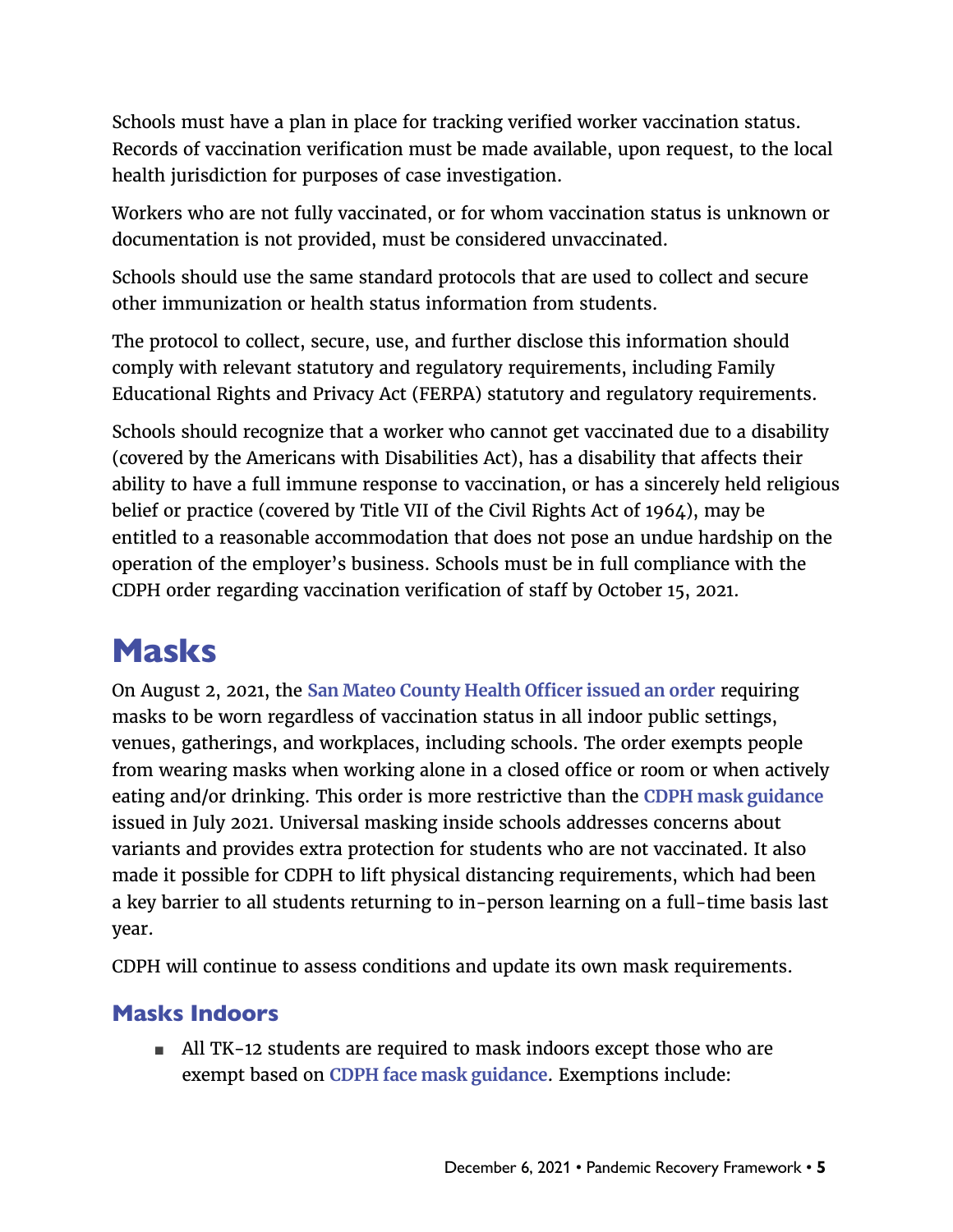- Persons younger than two years old.
- $\circ$  Persons with a medical condition, mental health condition, or disability that prevents wearing a mask. This includes persons with a medical condition for whom wearing a mask could obstruct breathing or who are unconscious, incapacitated, or otherwise unable to remove a mask without assistance.
- $\circ$  Persons who are hearing impaired, or when communicating with a person who is hearing impaired, the ability to see the mouth is essential for communication.
- $\circ$  Persons for whom wearing a mask would create a risk to the person related to their work, as determined by local, state, or federal regulators or workplace safety guidelines.
- Adults in TK-12 school settings are required to mask.
	- Assessing for exemption due to a medical condition, mental health condition, disability that prevents wearing a mask, or hearing impairment is a medical determination and therefore must be made by a physician, nurse practitioner, or other licensed medical professional practicing under the license of a physician. Self-attestation and parental attestation for mask exemptions due to the aforementioned conditions do not constitute medical determinations. (**[CDPH FAQ](https://www.cdph.ca.gov/Programs/CID/DCDC/Pages/COVID-19/Schools-FAQ.aspx)**).
- Persons exempted from wearing a mask due to a medical condition must wear a non-restrictive alternative, such as a face shield with a drape on the bottom edge, as long as their condition permits it.
- Schools must provide a mask to students who fail to bring one.
- Schools must develop and implement local protocols to enforce the mask requirements.
- Schools should offer alternative educational opportunities for students who are excluded from campus because they will not wear a mask. Note: Public schools should be aware of the requirements in **[AB 130](https://leginfo.legislature.ca.gov/faces/billTextClient.xhtml?bill_id=202120220AB130)**, which authorizes independent study for a public school pupil whose health would be put at risk by in-person instruction, as determined by the parent or guardian.
- In limited situations where a mask cannot be used for pedagogical or developmental reasons, (e.g., communicating or assisting young children or those with special needs) a face shield with a drape (**[per CDPH guidelines](https://www.cdph.ca.gov/Programs/CID/DCDC/CDPH%20Document%20Library/COVID-19/faceshield_handout.pdf)**)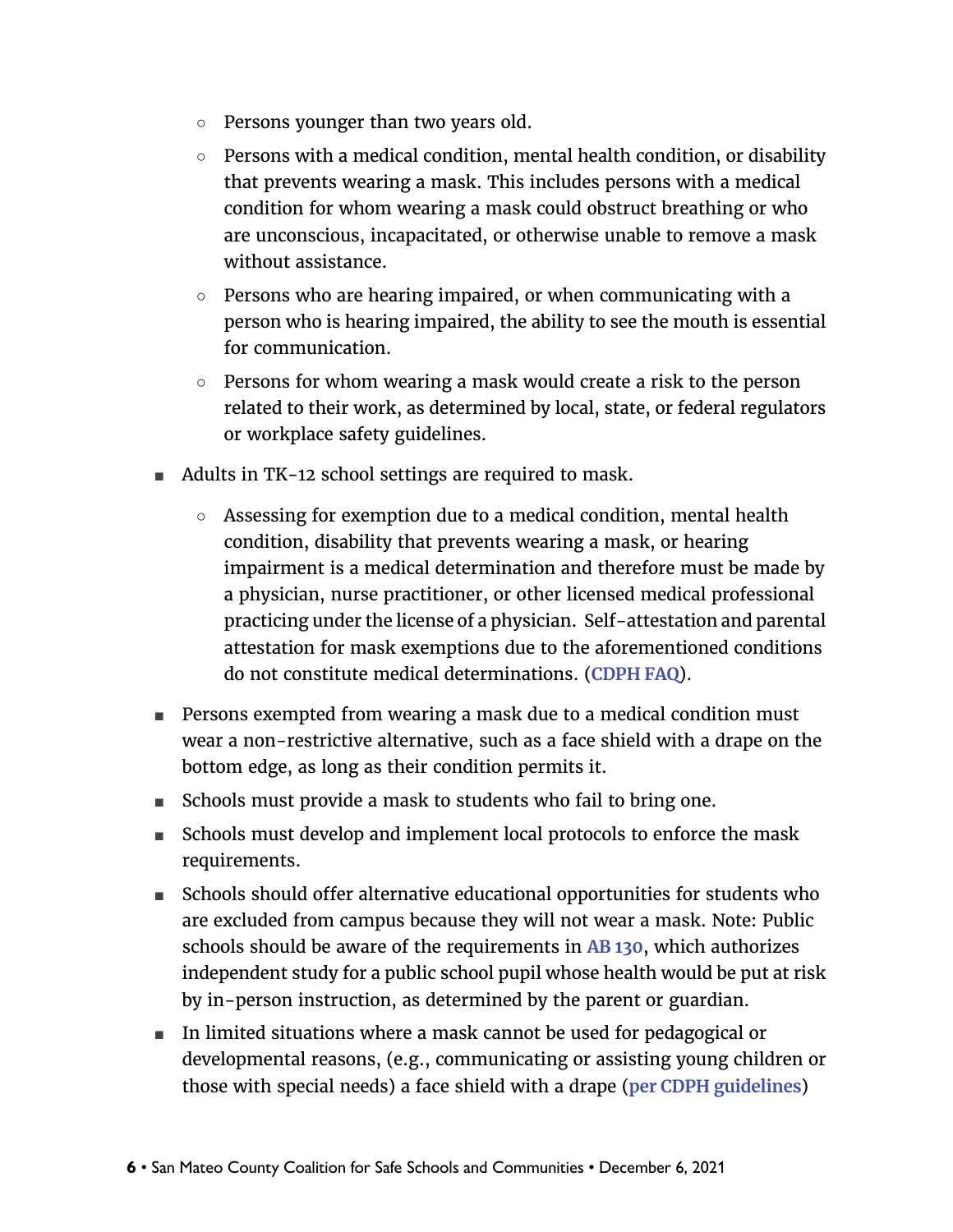can be used instead of a mask while in the classroom as long as the wearer maintains physical distance from others. Staff must return to wearing a mask outside of the classroom.

- No disciplinary action should be taken against a student who does not have a mask as described in the **[U.S. Department of Education COVID-19 Handbook,](https://www.ed.gov/news/press-releases/us-department-education-covid-19-handbook-volume-1-strategies-safely-reopening-elementary-and-secondary-schools)  [Volume 1](https://www.ed.gov/news/press-releases/us-department-education-covid-19-handbook-volume-1-strategies-safely-reopening-elementary-and-secondary-schools)**.
- If students are participating in a school event or being supervised by school staff, face mask guidance for K-12 settings must be followed regardless of location.
- Any face mask that feels wet or becomes saturated with sweat should be changed immediately.
- See the [Extracurricular and Athletic Activities section](#page-15-1) for mask requirements during extracurricular activities.

#### Masks Outdoors

■ Masks are optional outdoors for all in TK-12 school settings. However, particularly in areas of substantial to high transmission, **[CDC recommends](https://www.cdc.gov/coronavirus/2019-ncov/community/schools-childcare/k-12-guidance.html)** that people who are not fully vaccinated wear a mask in crowded outdoor settings or during activities that involve sustained close contact with other people who are not fully vaccinated.

#### Masks on Buses

- All passengers and drivers, regardless of vaccination status, must wear a mask on school buses and other forms of student transportation except when exempt from **[CDPH face mask guidance](https://www.cdph.ca.gov/Programs/CID/DCDC/Pages/COVID-19/guidance-for-face-coverings.aspx)**.
- Masks should be provided to those students on school buses who need them.
- The CDC has a similar **[requirement](https://www.cdc.gov/quarantine/masks/mask-travel-guidance.html)**.

#### Additional Mask Guidance from Cal/OSHA

- According to the San Mateo County Public Health Officer, his August 2nd **[mask order](https://www.smchealth.org/sites/main/files/file-attachments/ho_order_c19-12_face_covering_20210802.pdf?1627927645)** takes precedence over the Emergency Temporary Standards (ETS) from Cal/OSHA.
- Employees are not required to wear masks when outdoors regardless of vaccination status except during outbreaks.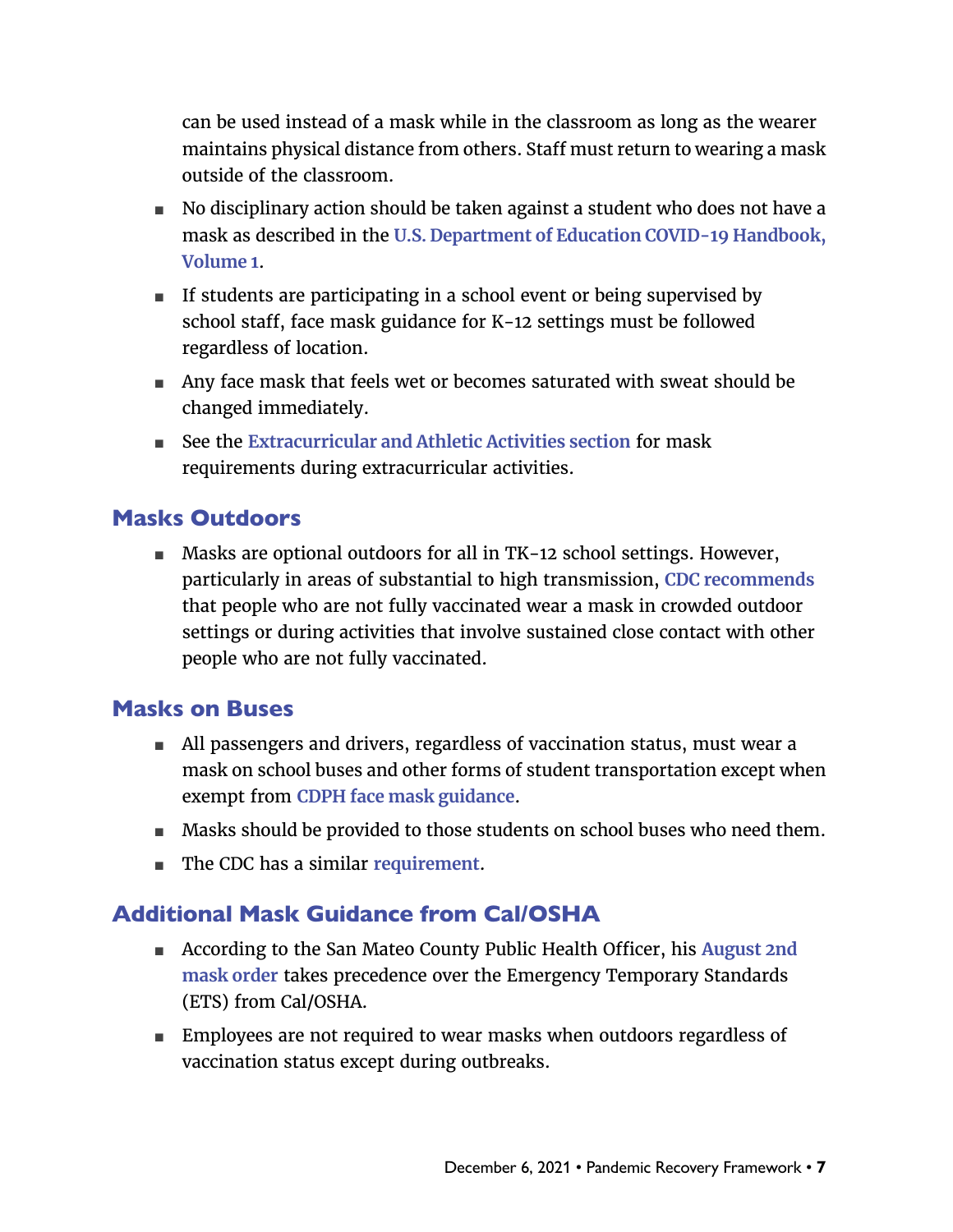- <span id="page-7-0"></span>■ Employees are explicitly allowed to wear a mask without fear of retaliation from employers.
- Employees who are not fully vaccinated may request respirators for voluntary use from their employers at no cost and without fear of retaliation from their employers.
- In outbreaks, all employees must wear masks indoors and outdoors when six-feet physical distancing cannot be maintained, regardless of vaccination status.

# Physical Distancing

- The CDPH does not include any recommendations concerning physical distancing in schools and reports that, "Recent evidence indicates that in-person instruction can occur safely without minimum physical distancing requirements when other mitigation strategies (e.g., masking) are implemented." See the **[Extracurricular and Athletic Activities section](#page-15-1)** for distancing requirements during extracurricular activities.
- Schools that are able may want to include physical distancing as a layer of protection; however, it should not impact the school's ability to have all students and teachers on campus for full in-person learning and instruction.
- While eating (especially indoors), maximize physical distance as much as possible. Using additional spaces outside of the cafeteria for mealtime seating such as classrooms or the gymnasium can help facilitate distancing. Arrange for eating outdoors as much as feasible.
- Cal/OSHA has eliminated physical distancing requirements except where an employer determines there is a hazard and for certain employees during **[major outbreaks](https://www.dir.ca.gov/dosh/coronavirus/COVID19FAQs.html#outbreaks)**. Employers must implement physical distancing and barriers during a major outbreak (20 or more cases in an exposed group of employees).

# **Gatherings**

School dances, large assemblies, and other school-based crowded events have the potential to cause substantial spread of COVID-19 within and beyond the school community. Schools are encouraged to consult with local health officials before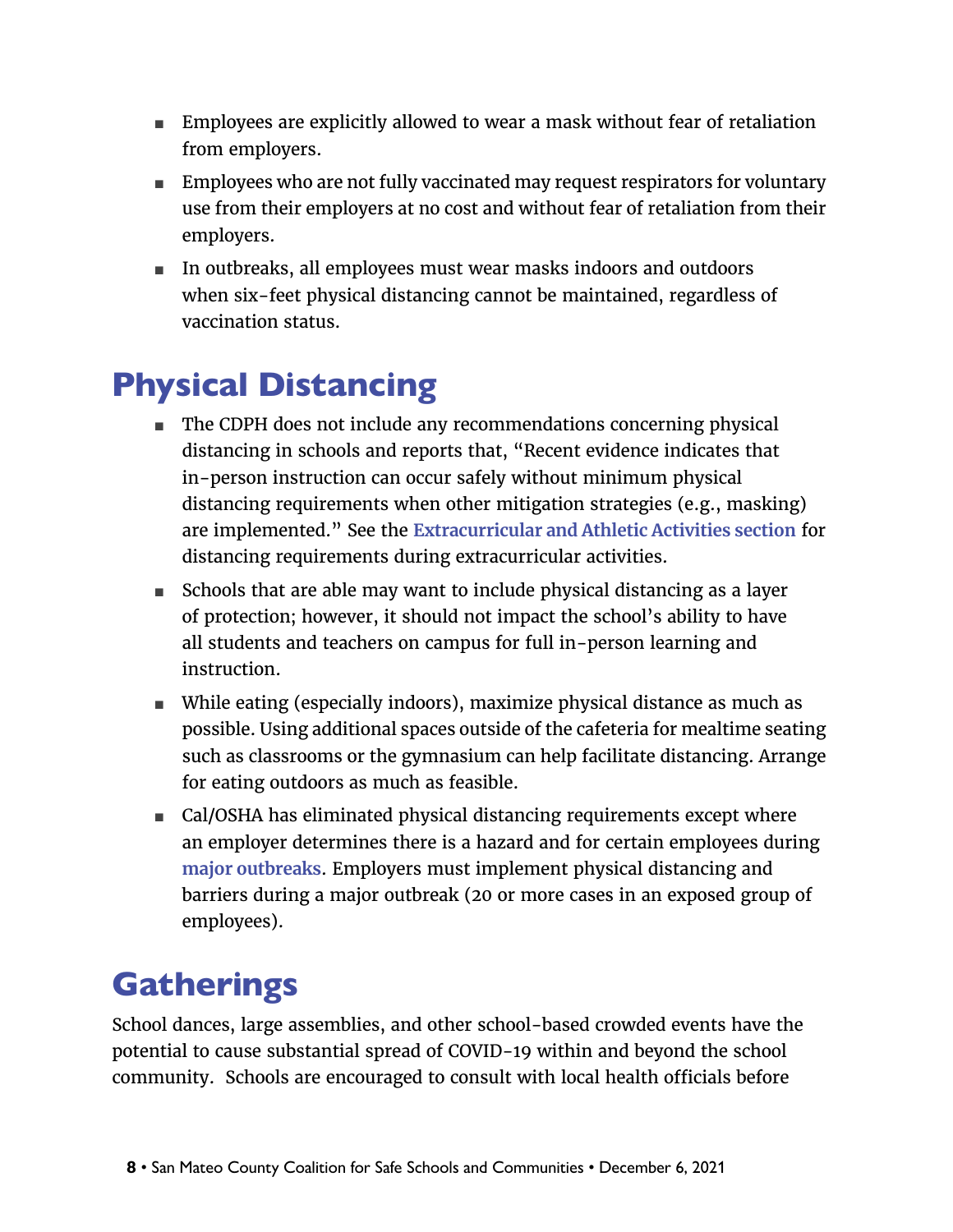deciding to host such events, particularly in communities where COVID-19 remains highly prevalent and/or vaccination rates remain low. The following are additional considerations to optimize health and safety for all attendees:

- Host such events outdoors whenever possible.
- Separate the event into smaller cohorts (by grade, for example) whenever possible.
- Ensure all eligible attendees (students and adults) are fully vaccinated. Conduct pre-entry testing for all unvaccinated attendees at or just prior to the event.
- Plan in advance how to identify close contacts if it is later discovered that someone with COVID-19 attended the event. Consider requiring pre-registration with **[CA Notify](https://canotify.ca.gov/)** and maintaining a log of all attendees (even those arriving pre-event) at the door/entrance to the event.
- Consider requiring the use of masks at outdoor, school-based, large, crowded events. Masks remain required indoors as per CDPH K-12 guidance.
- If food or drinks are to be served, serve them outdoors whenever possible and/or place them away from other areas to clearly designate spaces where masks must be worn.

#### After an Event or Gathering

- To further protect yourself and loved ones, be sure to self-monitor for symptoms for 14 days after participating in celebrations, activities, or travel.
- Pay special attention from days 3-7 following activities, as this is when people are most likely to develop symptoms.
- If you learn you have been in close contact with someone who tests positive, get tested and, if not fully vaccinated, stay home to quarantine.
- If you are not feeling well or test positive, stay home regardless of vaccination status.
- Children and youth who attend a TK-12 school and are unvaccinated do not qualify for modified quarantine if either of the following occur:
	- The event took place outside a school setting
	- All attendees at an event were not wearing face masks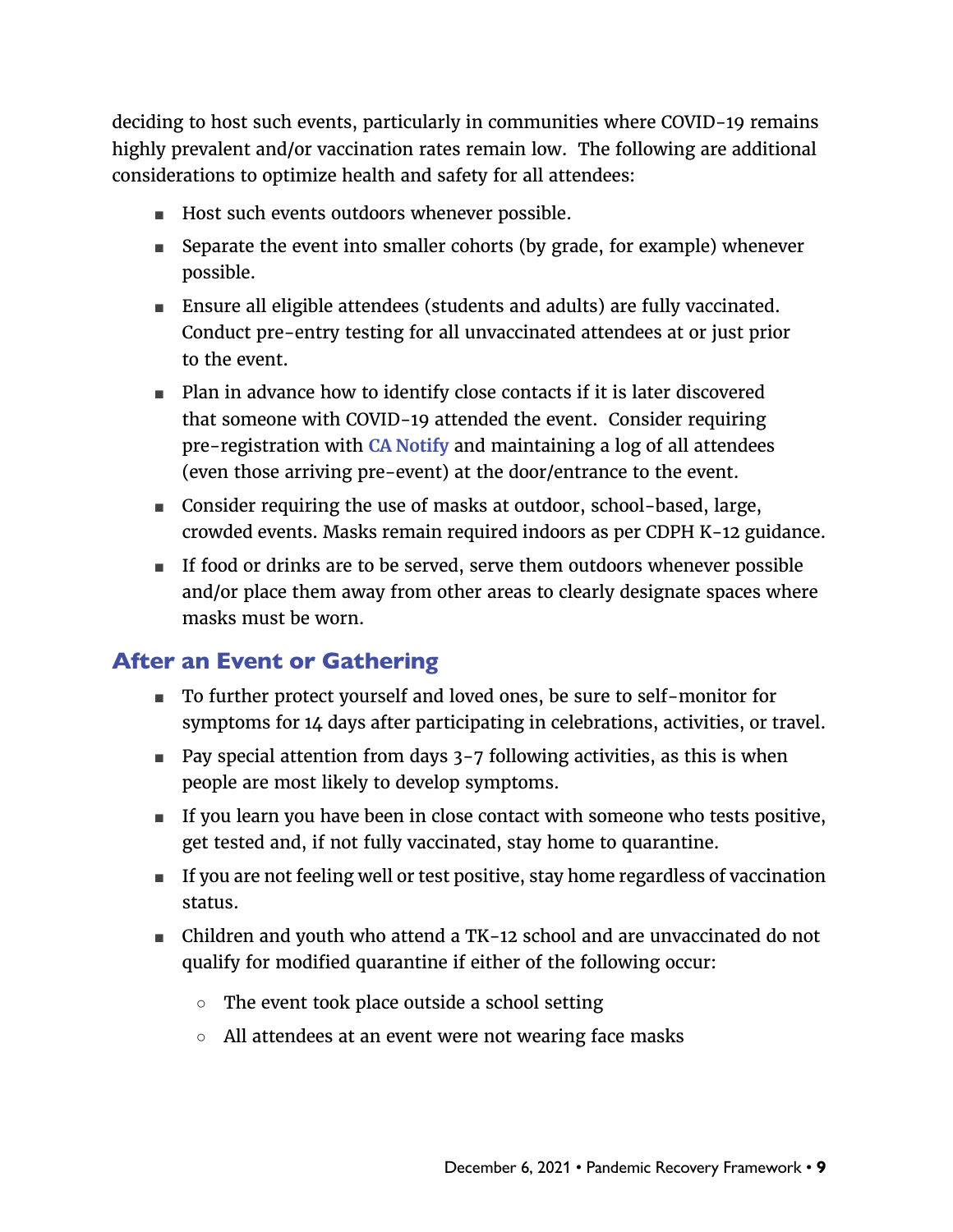### <span id="page-9-0"></span>Ventilation

Quality HVAC system design, operation, and maintenance are critical for providing clean and healthy Indoor Air Quality (IAQ) in schools. In addition to improving occupant health and performance, regular HVAC maintenance saves energy.

- Consider the use of an assessment tool to monitor ventilation systems.
- Explore the use of state and federal funding for ventilation upgrades.

See **[Ventilation FAQs: Smoke Days and COVID-19](https://www.smcoe.org/assets/files/For%20Schools_FIL/Safe%20and%20Supportive%20Schools_FIL/Air_Quality_Resources/Ventilation_FAQs.pdf)** for information about how to address poor air quality while still observing COVID-19 safety standards. The UC Berkeley Center for Cities and Schools has compiled a **[useful list of resources](https://citiesandschools.berkeley.edu/index.php/covid-school-facilities)** concerning ventilation and school reopening.

### When Outdoor Air Quality is Good

Bringing fresh outdoor air into a building helps keep virus particles from concentrating inside. This can be done by opening multiple doors and windows, using child-safe fans to increase the effectiveness of open windows, and making changes to the HVAC or air filtration systems.

For indoor spaces, ventilation should be optimized, which can be done by following **[CDPH](https://www.cdph.ca.gov/Programs/CCDPHP/DEODC/EHLB/IAQ/Pages/Airborne-Diseases.aspx)** and **[CDC](https://www.cdc.gov/coronavirus/2019-ncov/community/schools-childcare/ventilation.html)** recommendations, including:

- All individuals should wear masks—this practice reduces airborne transmission risk by more than half, independent of the rate of ventilation or air filtration in the classroom.
- Ventilation system should provide at least the code-required minimum ventilation rate.
- Ventilation system filters should be MERV-rated at MERV 13 or better. They should also be properly installed (i.e., no gaps that would allow air to bypass the filter) and properly maintained (i.e., replaced as often as recommended).
- In-room (portable) air cleaners used to reduce the risk of long-range airborne transmission should provide high-efficiency filtration and a sufficient "clean air delivery rate" (CADR) (i.e., at least 2/3 of the floor area). Multiple devices per classroom may be necessary for sufficient total air cleaning.
- Open or crack windows in buses and other forms of transportation, if doing so does not pose a safety risk.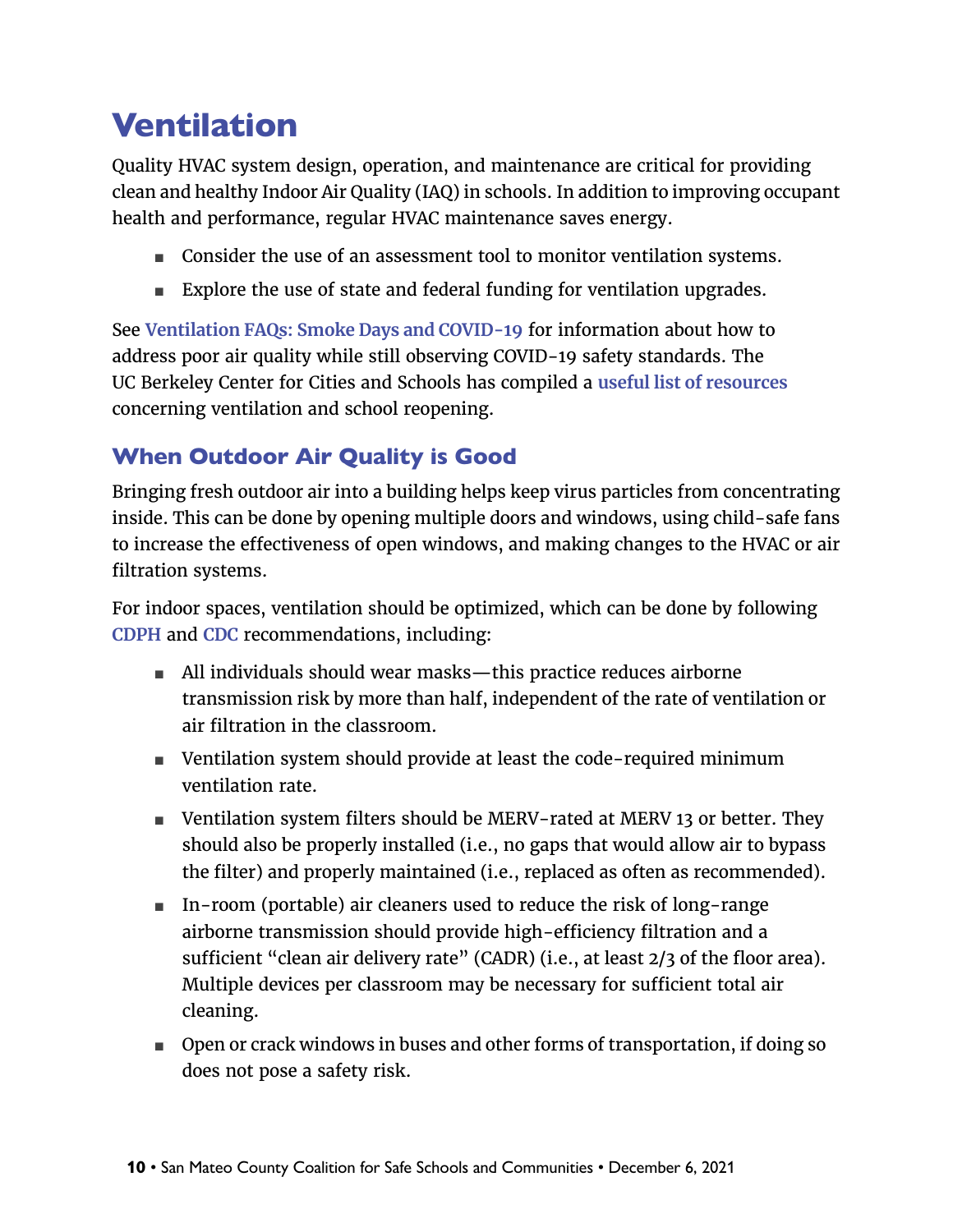<span id="page-10-0"></span>■ Use exhaust fans in restrooms and kitchens.

### When Outdoor Air Quality is Poor

- If outside air quality is poor, doors and windows should be shut.
- Schools holding classes outside should be relocated inside.
- If the HVAC filter was upgraded (HEPA or MERV-13 or higher is recommended), set the central system's circulating fan to operate continuously (set to "ON" rather than "AUTO"). HVAC, air conditioning wall units, and fans without upgraded filters should be turned off. See this **[Ventilation FAQ](https://www.smcoe.org/assets/files/For%20Schools_FIL/Safe%20and%20Supportive%20Schools_FIL/Air_Quality_Resources/Ventilation_FAQs.pdf)** for more details.
- Use a portable air cleaner in one or more rooms. Portable air cleaners work best when run continuously with doors and windows closed.
- When air quality improves, even temporarily, "air out" buildings to reduce indoor air pollution.
- Damp mop, dust, and clean with a high efficiency particulate air [HEPA] filter-equipped vacuum.
- Schools may consider dismissing students until air quality improves and proper ventilation on indoor classrooms/common areas can resume.
- For resources and guidance on air quality, visit the San Mateo County Office of Education's **[Air Quality Resources webpage](https://www.smcoe.org/for-schools/safe-and-supportive-schools/air-quality-resources.html)**.

# Stay Home When Sick and Get Tested

The CDPH notes that getting tested for COVID-19 when symptoms are consistent with COVID-19 will help with rapid contact tracing and prevent possible spread at schools. CDPH recommends the following:

- Advise staff members and students with symptoms of COVID-19 infection not to return for in-person instruction until they have met these criteria:
	- $\circ$  At least 24 hours have passed since resolution of fever without the use of fever-reducing medications; *and*
	- Other symptoms have improved; *and*
	- They have a negative COVID-19 test, *OR* a healthcare provider has provided documentation that the symptoms are typical of their underlying chronic condition (e.g., allergies or asthma) *OR* a healthcare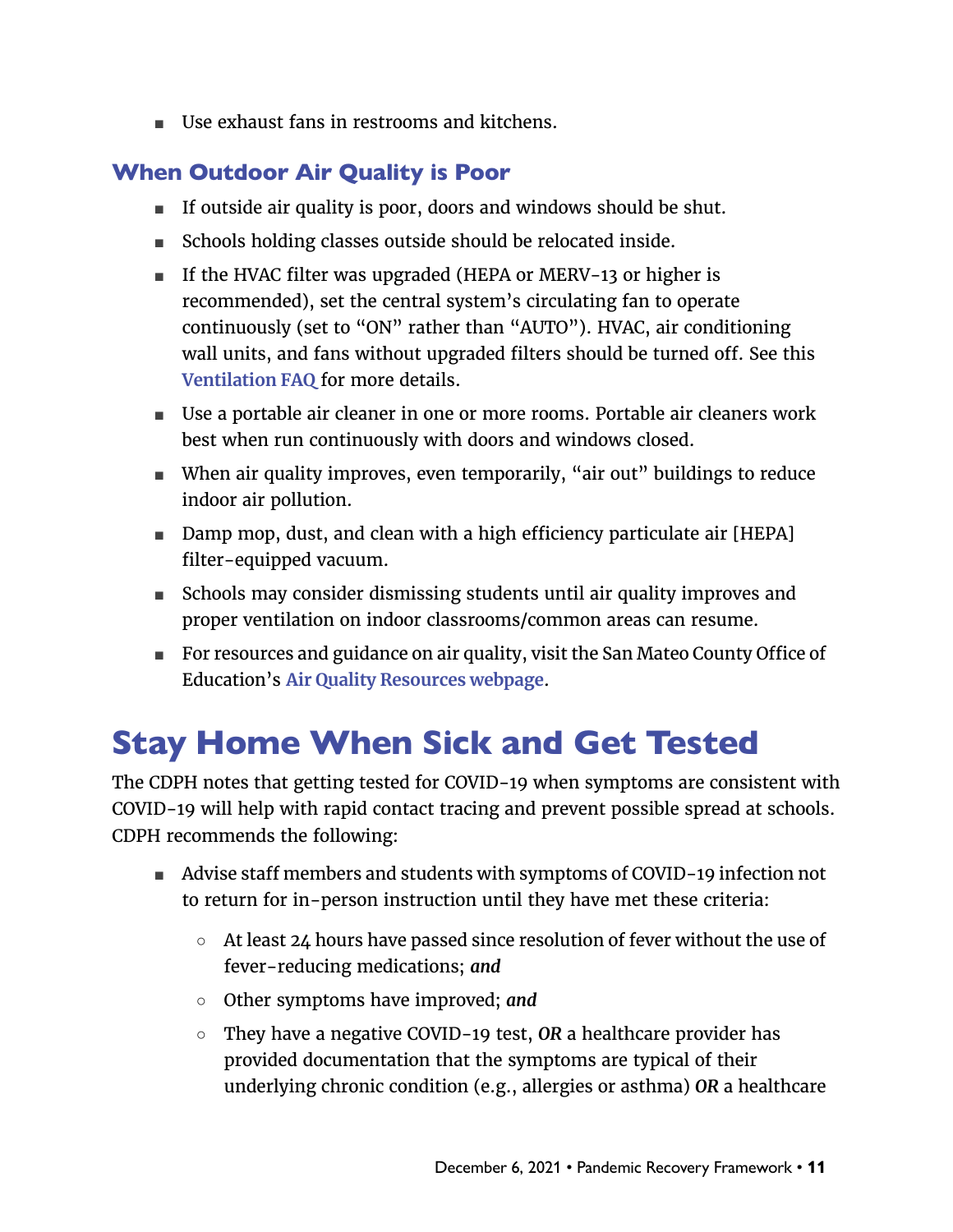provider has confirmed an alternative named diagnosis (e.g., Streptococcal pharyngitis, Coxsackie virus), *OR* at least 10 days have passed since symptom onset.

<span id="page-11-0"></span>Follow the **[CDC's guidelines](https://www.cdc.gov/coronavirus/2019-ncov/community/schools-childcare/k-12-guidance.html)** for Staying Home when Sick and Getting Tested:

- Stud[e](https://www.cdc.gov/coronavirus/2019-ncov/symptoms-testing/symptoms.html)nts, teachers, and staff who have **[symptoms](https://www.cdc.gov/coronavirus/2019-ncov/symptoms-testing/symptoms.html)** of infectious illness, such as influenza (flu) or COVID-19, should stay home and be referred to their healthcare provider for testing and care.
- Remind parents and guardians to keep children home if they are showing signs and symptoms of COVID-19 and get them tested.
- Schools should allow flexible, non-punitive, and supportive paid sick leave policies and practices that encourage sick workers to stay home without fear of retaliation, loss of pay, or loss of employment level, and provide excused absences for students who are sick.
- Employers should ensure that workers are aware of and understand these policies.



### When Students or Staff Are Sick at School

When a student or staff member is sick while on campus, school staff must escort the person to the school's isolation room and provide a COVID-19 test, if available. If not, the student or staff member should leave campus and seek a test from their healthcare provider or a community testing site.

If the student or staff member tests positive for COVID-19, they should be directed to contact their healthcare provider for follow up response and monitoring.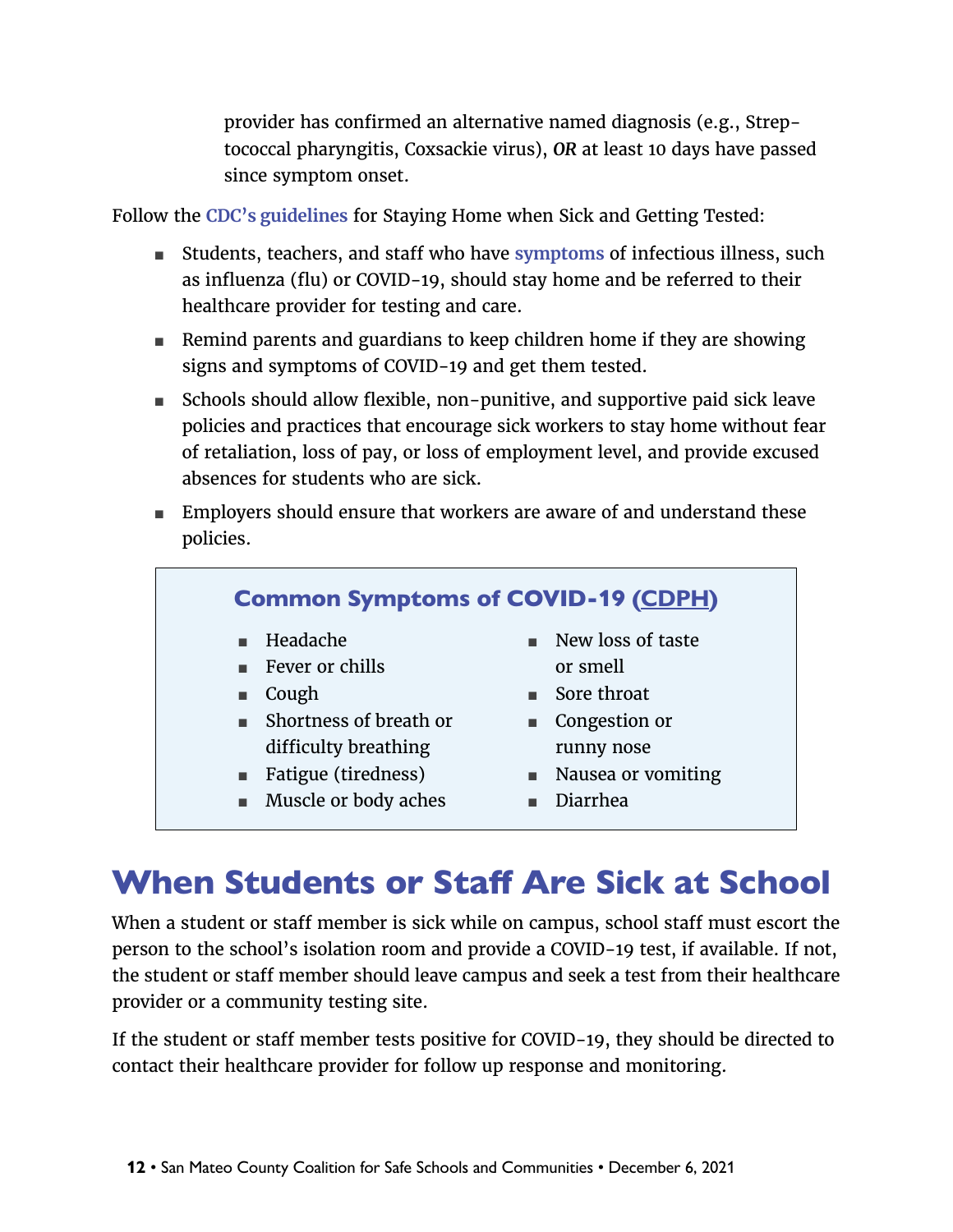<span id="page-12-0"></span>If the student or staff member tests negative for COVID-19, they may return to school following the school's health policies, which is usually 24 hours after a fever subsides without the use of medication and symptoms have improved.

# Hand Hygiene

- Teach and reinforce washing hands with soap and water for at least 20 seconds, avoiding contact with one's eyes, nose, and mouth, and covering coughs and sneezes among students and staff.
- Promote hand washing throughout the day, especially before and after eating, after using the toilet, and after handling garbage, or removing gloves.
- Ensure adequate supplies to support healthy hygiene behaviors, including soap, tissues, no-touch trash cans, masks, and hand sanitizers with at least 60 percent ethyl alcohol for staff and children who can safely use hand sanitizer.
- Hand sanitizers should be stored up, away, and out of sight of young children and should be used only with adult supervision for children under 6 years of age.
- Cal/OSHA states that the COVID-19 prevention plan must allow for adequate time for handwashing and cleaning frequently touched surfaces and objects.

### **Cleaning**

- In general, cleaning once a day is usually enough to sufficiently remove potential viruses that may be on surfaces.
- Disinfecting (using disinfectants on the **U.S. Environmental Protection [Agency COVID-19 list](https://www.epa.gov/coronavirus/about-list-n-disinfectants-coronavirus-covid-19-0)**) removes any remaining germs on surfaces, which further reduces any risk of spreading infection.
- For more information on cleaning a facility regularly, when to clean more frequently or disinfect, cleaning a facility when someone is sick, safe storage of cleaning and disinfecting products, and considerations for protecting workers who clean facilities, see **[Cleaning and Disinfecting Your Facility](https://www.cdc.gov/coronavirus/2019-ncov/community/disinfecting-building-facility.html)**.
- If a facility has had a sick person with COVID-19 within the last 24 hours, clean AND disinfect the spaces occupied by that person during that time.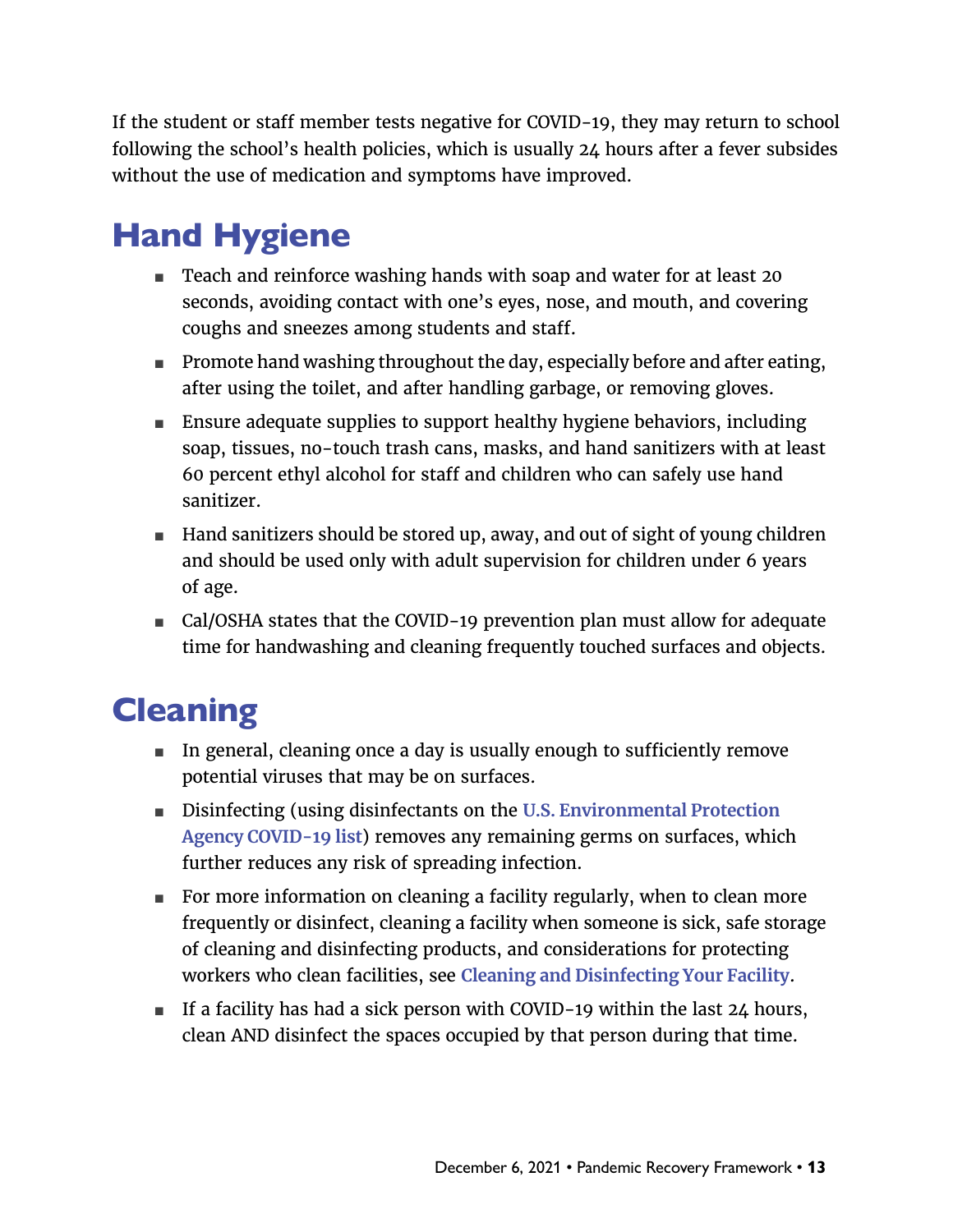### <span id="page-13-0"></span>Food and Meals

- Maximize physical distance as much as possible while eating (especially indoors). Using additional spaces outside of the cafeteria for mealtime seating such as classrooms or the gymnasium can help facilitate distancing. Arrange for eating outdoors as much as feasible.
- Clean frequently touched surfaces. Surfaces that come in contact with food should be washed, rinsed, and sanitized before and after meals.
- Given the very low risk of transmission from surfaces and shared objects, there is no need to limit food service approaches to single use items and packaged meals.

# **Cohorting**

The CDPH does not address cohorting in its 2021-22 guidance, except in reference to **[boarding schools](https://www.cdph.ca.gov/Programs/CID/DCDC/Pages/COVID-19/K-12-Guidance-2021-22-School-Year.aspx)**. The CDC provides the following guidance on cohorting:

- Cohorting means keeping people together in a small group and having each group stay together throughout an entire day.
- Cohorting can be used to limit the number of students, teachers, and staff who come in contact with each other, especially when it is challenging to maintain physical distancing, such as among young children, and particularly in areas of moderate-to-high transmission levels.
- The use of cohorting can limit the spread of COVID-19 between cohorts but should not replace other prevention measures within each group.
- Cohorting people who are fully vaccinated and people who are not fully vaccinated into separate cohorts is not recommended.
- If a school determines it will organize around cohorting, it is their responsibility to ensure it is done in an equitable manner that does not perpetuate academic, racial, or other tracking, as described in the U.S. Department of Education **[COVID-19 Handbook, Volume 1](https://www.ed.gov/news/press-releases/us-department-education-covid-19-handbook-volume-1-strategies-safely-reopening-elementary-and-secondary-schools)**.

### **Training**

- Schools should provide training for staff, parents, and students on the school's safety plan.
- According to Cal/OSHA, employers must provide effective training and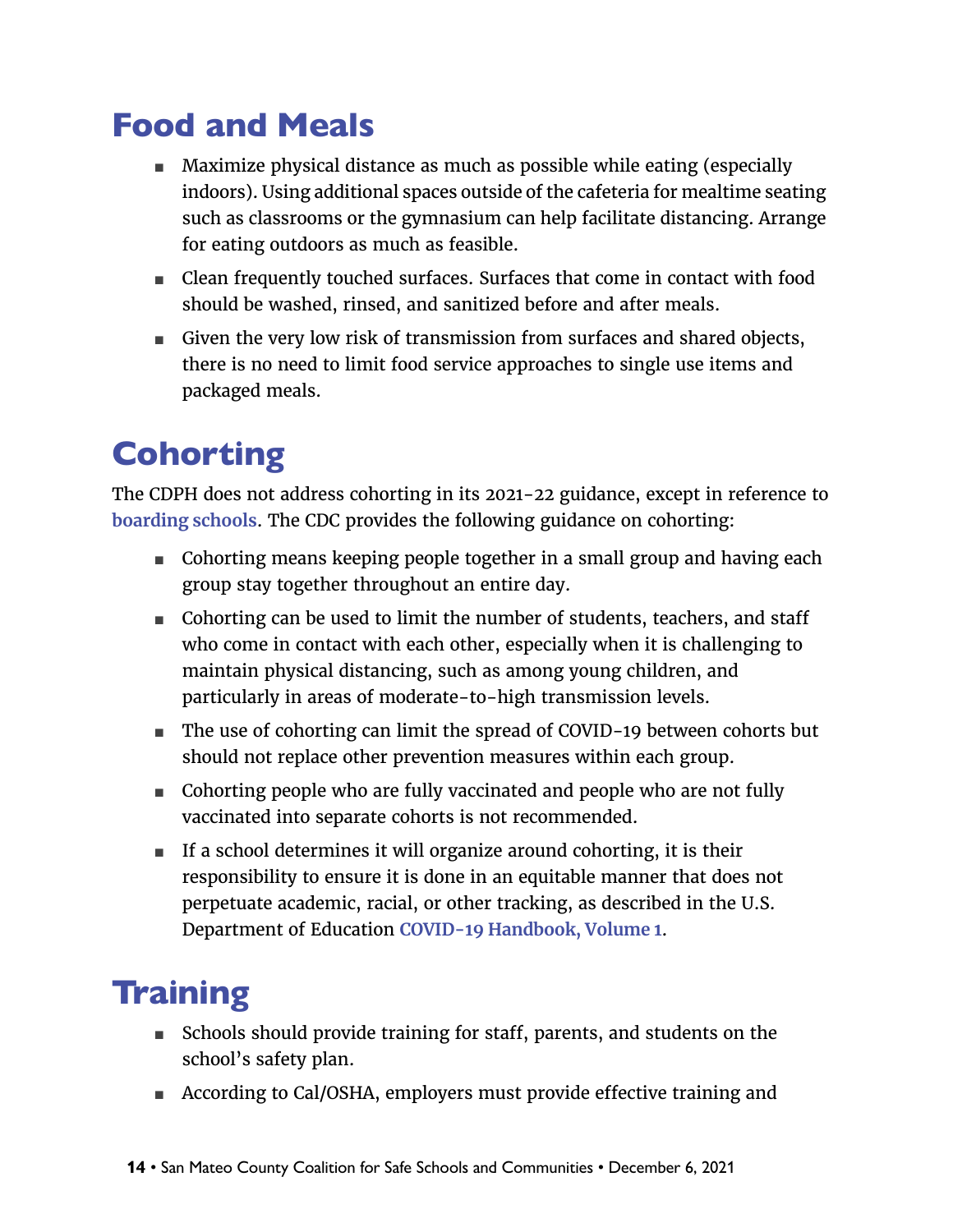<span id="page-14-0"></span>instruction to employees on how COVID-19 is spread, infection prevention techniques, and information regarding COVID-19-related benefits that affected employees may be entitled to under applicable federal, state, or local laws.

### Plans

Schools and districts must post their COVID-19 safety plans on their website and share a link with the **[San Mateo County Office of Education](mailto:info@smcoe.org)**, which will post links to all school plans on its website.

- The plan should communicate the safety measures in place for 2021-22.
- Plan should include a section on how the school or district would adjust its safety layers if conditions worsen or a new health order or guidance is released that impacts school operations.
- Plans should also be disseminated to families in advance of the start of the school year.
- Plans should include or align with the written **COVID-19 Prevention [Program](https://www.dir.ca.gov/dosh/dosh_publications/CPP.doc)** (CPP) required by Cal/OSHA and address: identifying and evaluating employee exposures to COVID-19 health hazards, implementing effective policies and procedures to correct unsafe and unhealthy conditions, and allowing adequate time for handwashing and cleaning frequently touched surfaces and objects.

Each local educational agency receiving Elementary and Secondary School Emergency Relief (ARP ESSER) funds is required to adopt a **[Safe Return to In-Person Instruction](https://www.cde.ca.gov/fg/cr/documents/returnplantemplate.pdf)  [and Continuity of Services Plan](https://www.cde.ca.gov/fg/cr/documents/returnplantemplate.pdf)** and review it at least every six months for possible revisions. The plan must describe how the local educational agency will maintain the health and safety of students, educators, and other staff.

# Visitors

#### Vaccination Verification and Testing Requirements for Volunteers

According to **[CDPH](https://www.cdph.ca.gov/Programs/CID/DCDC/Pages/COVID-19/Order-of-the-State-Public-Health-Officer-Vaccine-Verification-for-Workers-in-Schools.aspx)**, volunteers who are onsite at a school campus supporting school functions are considered workers and, therefore, schools must verify their vaccination status. Those who are not fully vaccinated must participate in the school's testing program. Please see **[page 4](#page-3-1)** on vaccination verification requirements and screening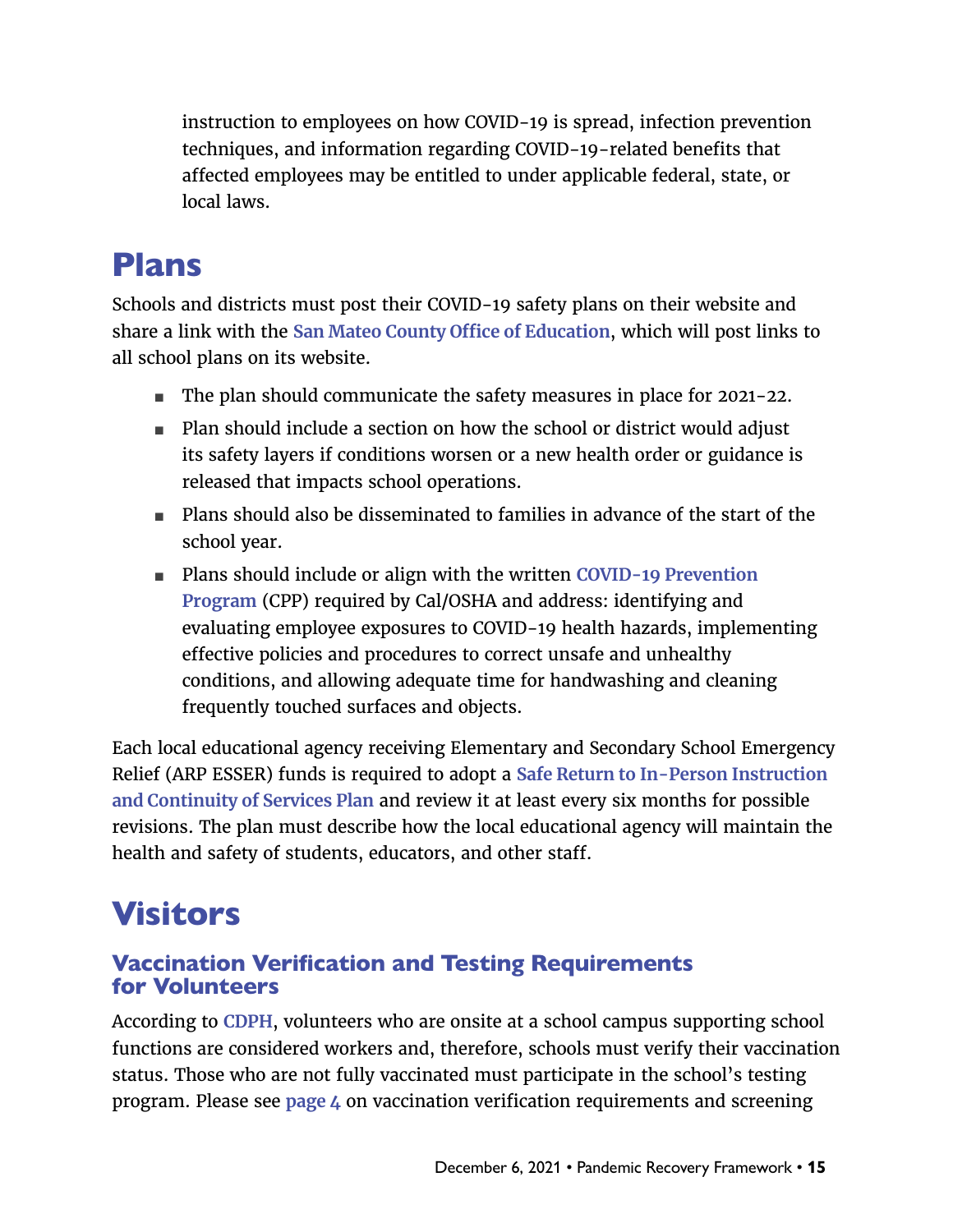<span id="page-15-0"></span>testing on **[page 1](#page-18-1)9** of this framework.

CDPH also offers the following recommendations for visitors to campus:

- Schools should develop rules for visitors and family engagement activities.
- Schools should limit nonessential visitors, volunteers, and activities involving external groups or organizations with people who are not fully vaccinated, particularly in areas where there is moderate-to-high COVID-19 community transmission.
- Schools should not limit access for direct service providers but can ensure compliance with school visitor policies.
- Anyone, including visitors, who have symptoms of infectious illness, such as flu or COVID-19, should stay home and seek testing and care.
- All visitors are required to wear masks while indoors on campus unless exempt.
- According to Cal/OSHA, employers shall implement measures to communicate to non-employees the masks requirements on their premises.

Schools may request that visitors provide proof of vaccination status before entering campus. If visitors are not vaccinated or refuse or are unable to provide this information, they must follow all school policies related to unvaccinated individuals.

# <span id="page-15-1"></span>Extracurricular and Athletic Activities

CDPH updated **[its guidance](https://www.cdph.ca.gov/Programs/CID/DCDC/Pages/COVID-19/K-12-Guidance-2021-22-School-Year.aspx)** addressing extracurricular activities on November 24. The requirements and recommendations of the CDPH's November guidance apply to all extracurricular activities that are operated or supervised by schools, and all activities that occur on a school site, whether or not they occur during school hours, including, but not limited to, sports, band, chorus, and clubs.

Activities may be performed outdoors without masks.

Indoor mask use remains a critical layer in protecting against COVID-19 infection and transmission, including during sports, music, and related activities. Accordingly:

- Masks are required indoors at all times for teachers, referees, officials, coaches, and other support staff.
- Masks are required indoors for all spectators and observers.
- Masks are required indoors at all times when participants are not actively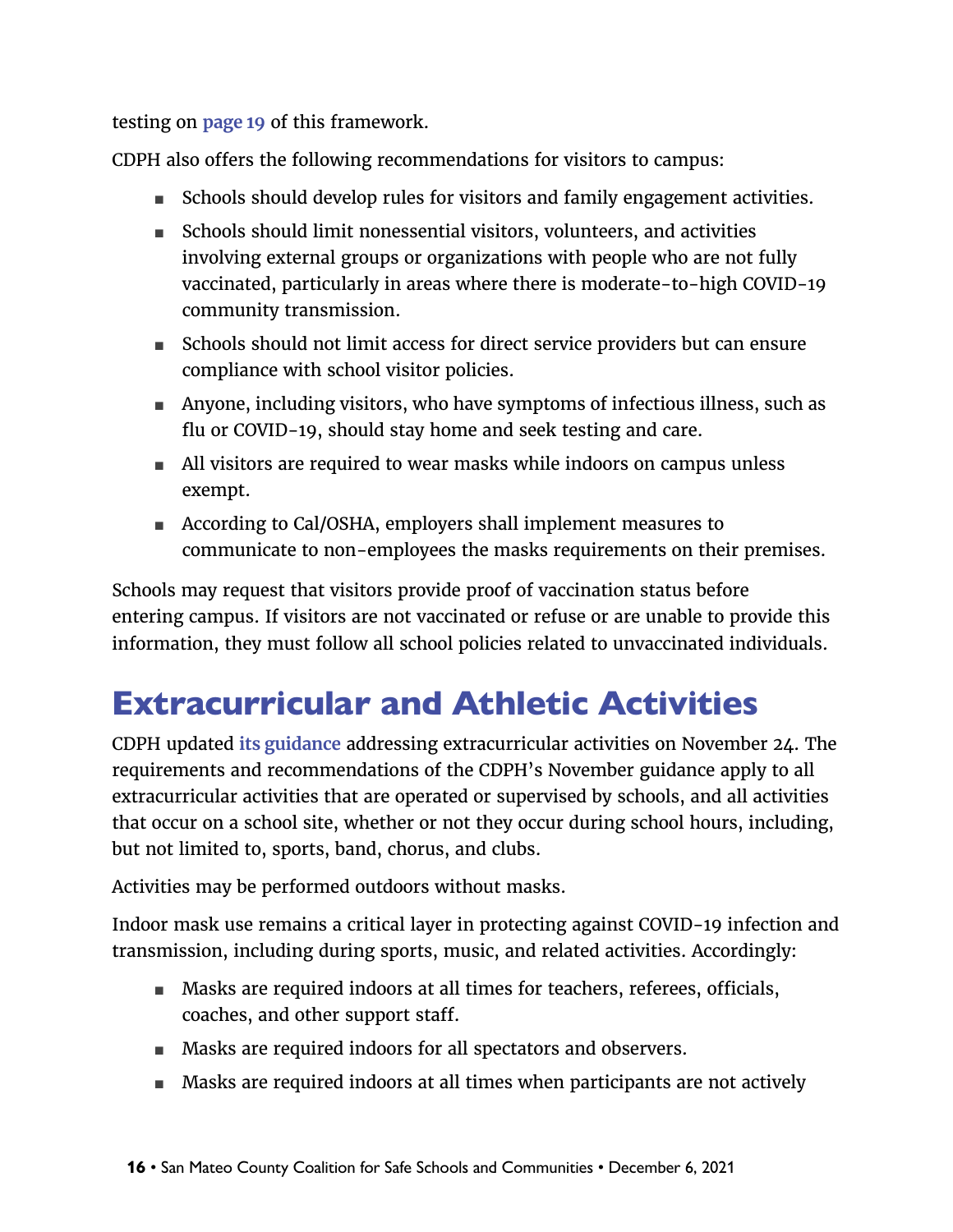<span id="page-16-0"></span>practicing, conditioning, competing, or performing. Masks are also required indoors while on the sidelines, in team meetings, and within locker rooms and weight rooms.

- When actively practicing, conditioning, or competing in indoor sports, masks are required by participants even during heavy exertion, as practicable. If masks are not worn due to heavy exertion, it is strongly recommended that individuals undergo screening testing at least once weekly. An FDA-approved antigen test, PCR test, or pooled PCR test is acceptable for evaluation of an individual's COVID-19 status.
- Individuals using instruments indoors that cannot be played with a mask (e.g., wind instruments) may perform if bell coverings are used when playing wind instruments AND a minimum of 3 feet of physical distancing is maintained between participants. Modified masking may be considered in addition to, but not in place of, bell covers. If bell covers are not used, it is strongly recommended that individuals undergo screening testing at least once weekly. An FDA-approved antigen test, PCR test, or pooled PCR test is acceptable for evaluation of an individual's COVID-19 status.

CDPH provides the following recommendations to mitigate sports-related transmission of COVID-19:

- vaccinate all eligible student athletes, coaches, and parent/adult volunteers;
- develop screening testing programs;
- hold team meetings outdoors;
- minimize team meals and other activities not related to practice or play;
- require masks to be worn during shared transportation (i.e., carpooling to and from activities);
- avoid sharing water bottles; and
- train in pods (e.g., separate teams into varsity/junior varsity, offense/defense, different track & field events, etc.).

### **Travel**

Follow this guidance concerning travel:

■ Although the CDC and CDPH have minimal requirements concerning travel, everyone should follow the same steps: get vaccinated, avoid travel when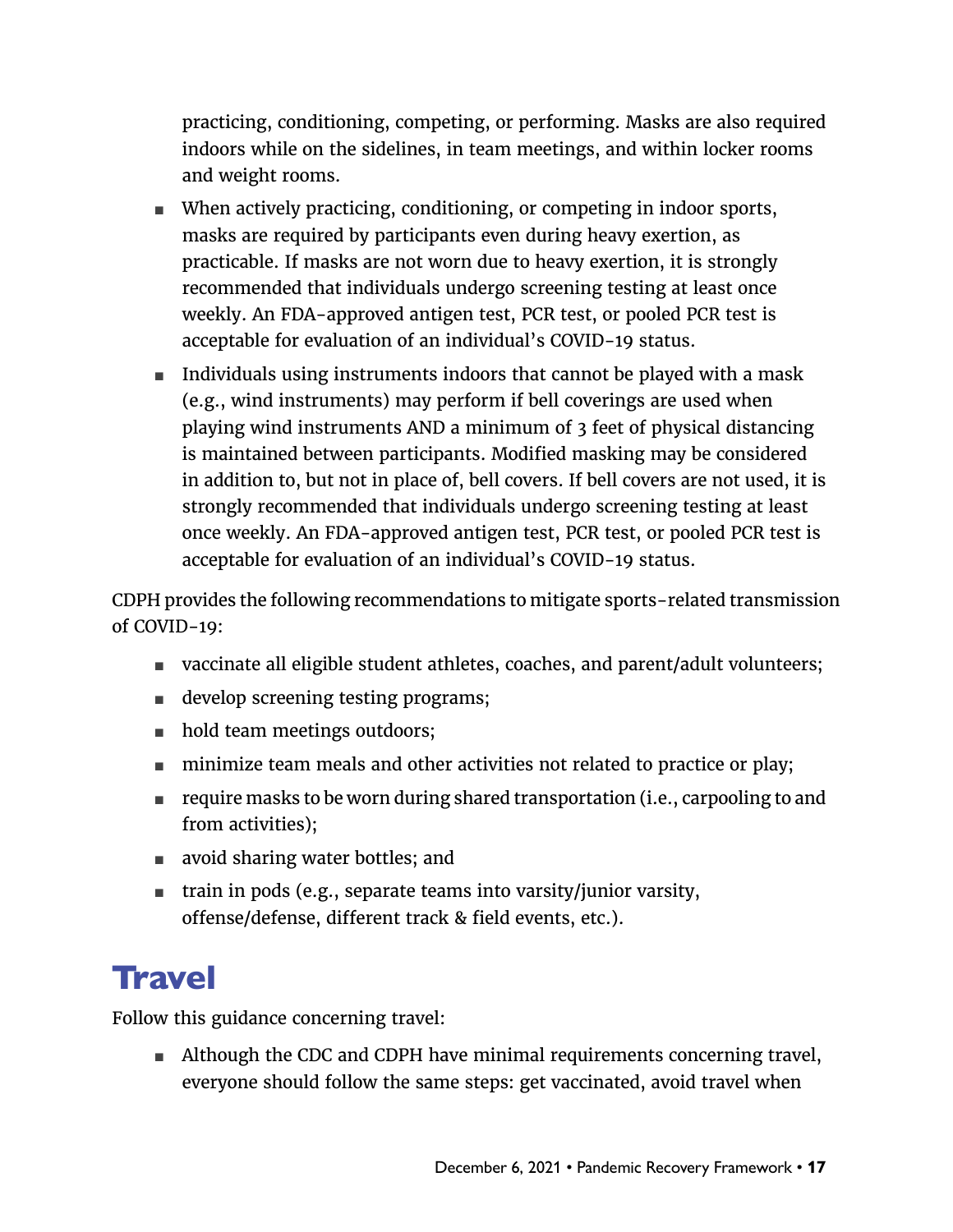<span id="page-17-0"></span>sick, wear a mask when using public transportation or with others outside the household, and avoid large gatherings.

■ Schools should not exclude students who have traveled; however, they may want to increase their testing cadence of staff and students during and after peak holiday times.

#### CDC Recommendations for Domestic Travel

The following provides an overview of **[CDC guidance](https://www.cdc.gov/coronavirus/2019-ncov/travelers/travel-during-covid19.html)** concerning domestic travel:

- Delay travel until you are fully vaccinated.
- Check your destination's COVID-19 situation before traveling. State, local, and territorial governments may have travel restrictions in place.
- Do not travel if you have been exposed to COVID-19, you are sick, if you test positive for COVID-19, or you are waiting for results of a COVID-19 test.
- If you are *not* fully vaccinated, get tested with a viral test 1-3 days before your trip.
- Wearing a mask over your nose and mouth is required in indoor areas of public transportation (including airplanes), and indoors in U.S. transportation hubs (including airports).
- In areas with high numbers of COVID-19 cases, wear a mask in crowded outdoor settings and for activities with close contact with others who are not fully vaccinated like an outdoor festival or sporting event.
- Wash your hands often or use hand sanitizer (with at least 60% alcohol).
- Self-monitor for COVID-19 symptoms; isolate and get tested if you develop symptoms.
- Get tested with a viral test 3-5 days after returning from travel.

#### CDC Recommendations for International Travel

■ Visit the **CDC** website for information on international travel, including recommendations and requirements.

# **Childcare**

Childcare settings and providers remain subject to **[separate CDPH guidance](https://www.cdph.ca.gov/Programs/CID/DCDC/Pages/COVID-19/Child-Care-Guidance.aspx)**. Application of modified quarantine to before and after care is addressed on **[page 21](#page-20-0)**.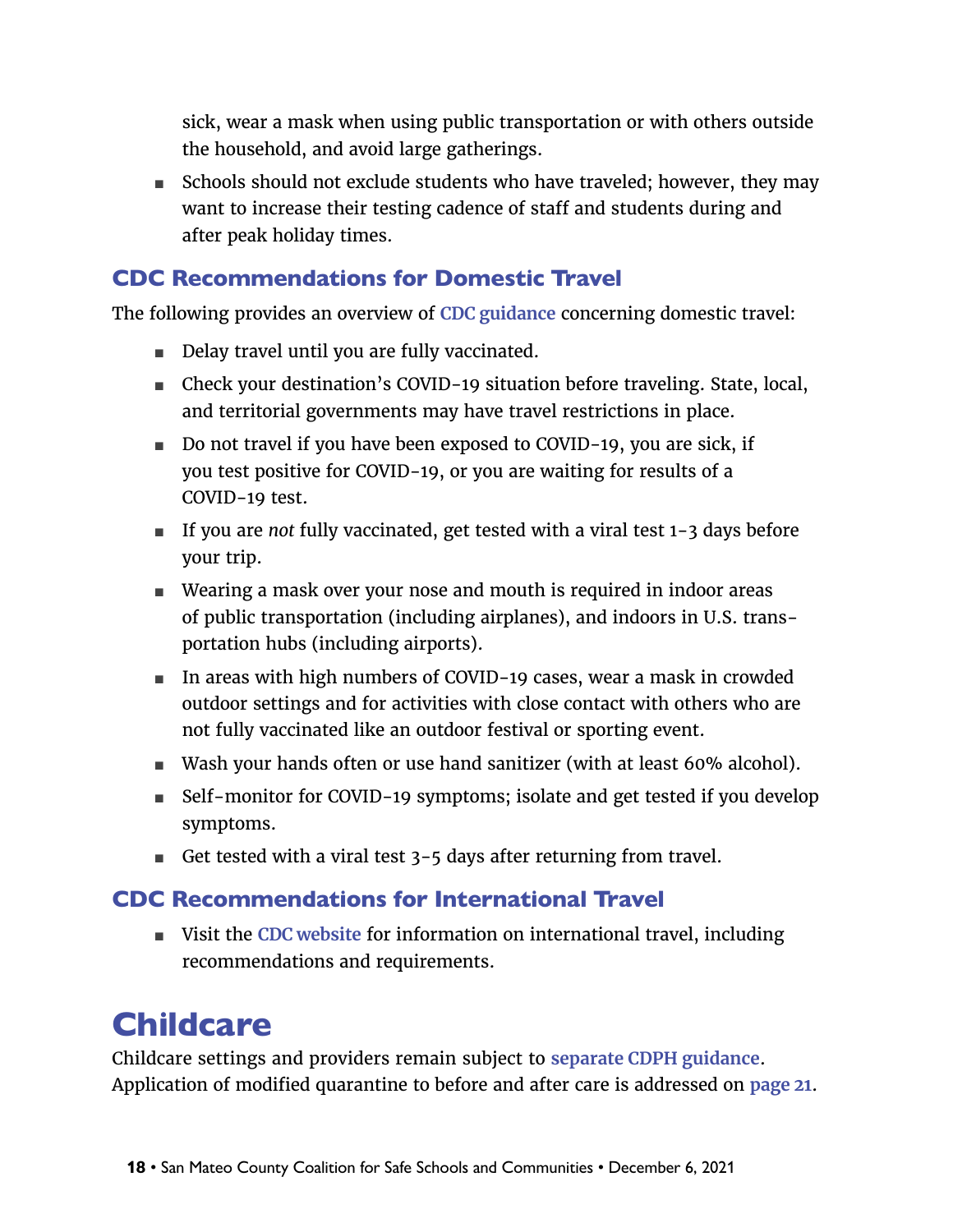# <span id="page-18-1"></span><span id="page-18-0"></span>Screening Testing

x

According to the August 11, 2021, **[health order](https://www.cdph.ca.gov/Programs/CID/DCDC/Pages/COVID-19/Order-of-the-State-Public-Health-Officer-Vaccine-Verification-for-Workers-in-Schools.aspx)**, schools and districts must adhere to the following testing requirements, which apply to workers and volunteers in schools:

- Asymptomatic workers who are not fully vaccinated are required to undergo diagnostic screening testing.
- Workers may be tested with either antigen or molecular tests to satisfy this requirement.
- Workers who are not fully vaccinated must be tested at least once weekly with either PCR testing or antigen testing. Any PCR (molecular) or antigen test used must either have Emergency Use Authorization by the FDA or be operating per the Laboratory Developed Test requirements by the U.S. Centers for Medicare and Medicaid Services.
- Workers who are not fully vaccinated must also observe all other infection control requirements, and are not exempted from the testing requirement even if they have a medical contraindication to vaccination, since they are still potentially able to spread the illness.
- Previous history of COVID-19 from which the individual recovered more than 90 days earlier, or a previous positive antibody test for COVID-19, does not waive this requirement for testing.

#### **Definitions**

**Fully vaccinated:** two weeks have passed since individual received their final dose of COVID-19 vaccine.

**Close Contact:** anyone who was within 0-6 feet of a Case for more than 15 minutes over a 24-hour period.

The following is a summary of the testing goals schools might consider in developing their testing strategies. Also see CDPH's **[updated testing guidance](https://covid19.ca.gov/get-tested/)**.

■ Keeping Track of COVID-19 (lower case rates in the community) – periodic testing of a portion of unvaccinated asymptomatic staff and students to understand school rates of COVID-19.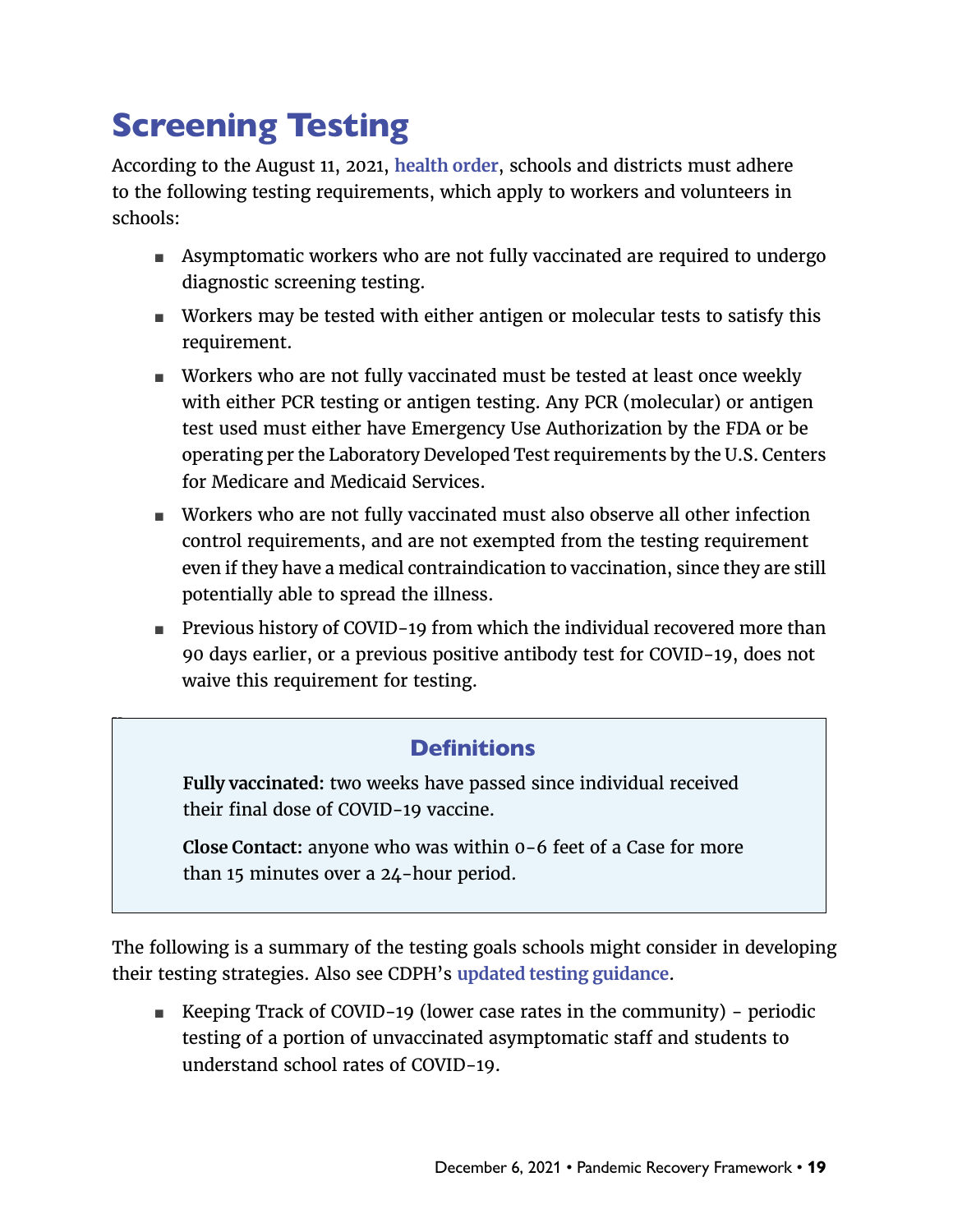- Preventing Outbreaks of New Cases via Screening (higher case rates or outbreaks in the community) - screening testing for all unvaccinated people at high frequency (weekly or twice weekly) in order to prevent in-school transmission and prevent an outbreak on campus.
- Responding to School Outbreaks (might happen at low or high community case rates) - testing unvaccinated close contacts in a school outbreak to find any potentially asymptomatic infectious individuals who should isolate at home to prevent infecting others.
- Helping Keep Kids in School (symptom testing and testing to modify quarantine) - testing students and staff with symptoms, and testing to modify quarantine for unvaccinated close contacts as described in the CDPH K-12 schools guidance.

Universal pre-entry testing can be used along with any of the Testing Options to test all individuals who are not vaccinated prior to starting school.

The CDC also provides additional suggestions for screening testing:

- People who are fully vaccinated do not need to participate in screening testing.
- Schools may consider testing a random sample of at least 10% of students who are not fully vaccinated or may conduct pooled testing for COVID-19.
- More frequent testing may be needed for students, teachers, staff, and adult volunteers who are not fully vaccinated and engaged in school athletics and other extracurricular activities.
- Testing at least once per week is recommended for high-risk sports and extracurricular activities (those that cannot be done outdoors or with masks) at all community transmission levels. In areas of substantial-to-high community transmission levels, testing twice per week is recommended for participation in these activities.
- Screening testing may be most valuable in areas with substantial or high community transmission levels, in areas with low vaccination coverage, and in schools where other prevention strategies are not implemented.
- More frequent testing can increase effectiveness, but the feasibility of increased testing in schools needs to be considered.
- Both school leaders and public health officials should assure the testing plan has key elements in place, including: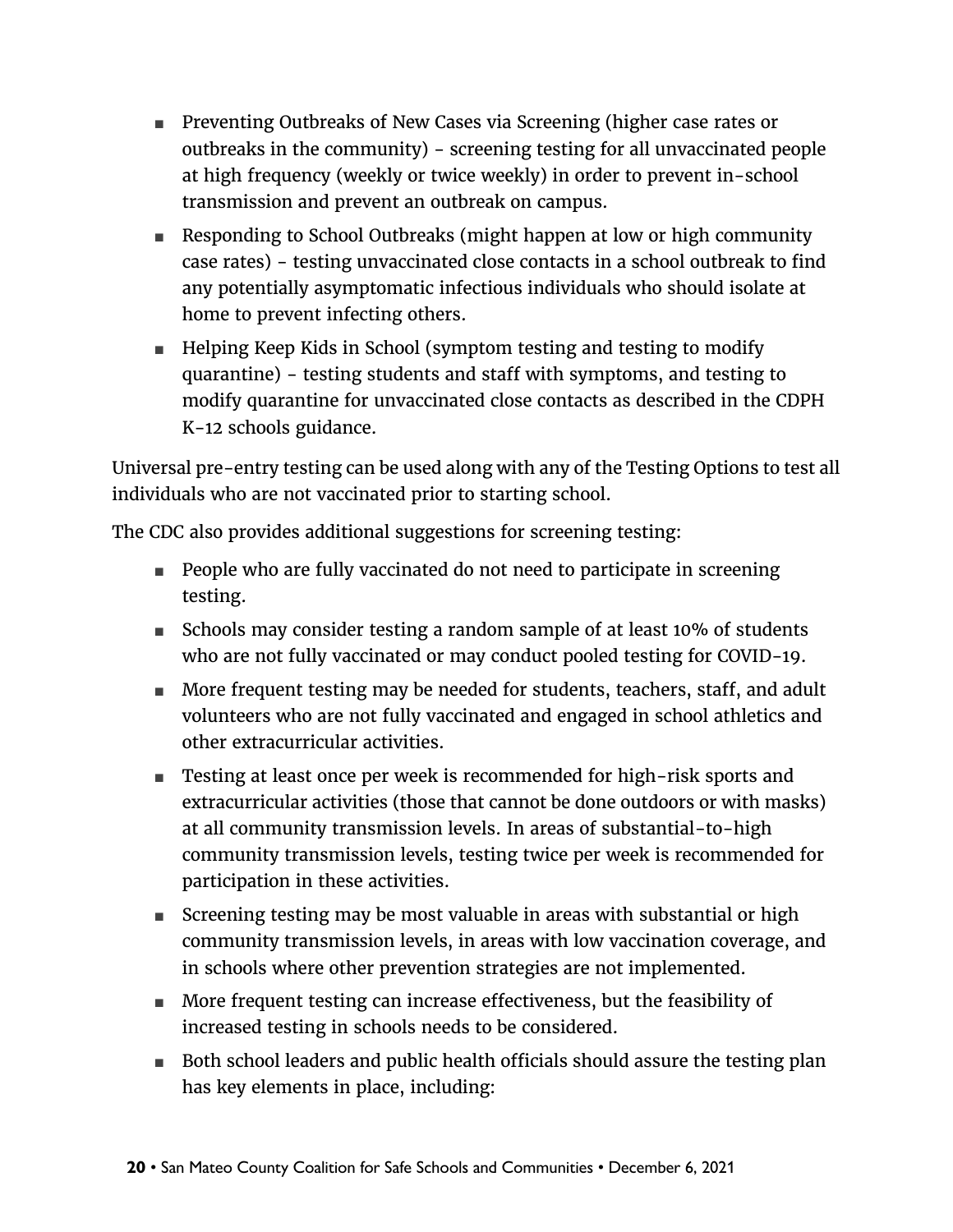- <span id="page-20-0"></span>○ Protocols for screening testing frequency based on community transmission rates, vaccination levels, and prevention strategies implemented at the school.
- Protocols for providing or referring to diagnostic testing for students, teachers, and staff who come to school with symptoms and for students, teachers, and staff who are not fully vaccinated following exposure to someone with COVID-19.
- Physical space to conduct testing safely and privately.
- Ability to maintain confidentiality of results and protect student, teacher, and staff privacy.
- Ways to obtain parental consent for minor students and assent/consent for students themselves.
- A mechanism to report all testing results, to the extent allowable by or consistent with applicable federal, state, or local laws and regulations, including privacy laws such as FERPA, as required by the state or local health department.
- Roles and responsibilities for contact tracing for each party, including identification of close contacts.
- $\circ$  If these elements are not in place, schools may consider referring students, teachers, and staff to community-based testing sites.

### Response Testing and Quarantine

### Testing and Quarantine of Vaccinated Close Contacts

Currently there is no duration limitation on these recommendations after individuals are fully vaccinated. See CDPH's **[COVID-19 Public Health Recommendations for Fully](https://www.cdph.ca.gov/Programs/CID/DCDC/Pages/COVID-19/COVID-19-Public-Health-Recommendations-for-Fully-Vaccinated-People.aspx)  [Vaccinated People](https://www.cdph.ca.gov/Programs/CID/DCDC/Pages/COVID-19/COVID-19-Public-Health-Recommendations-for-Fully-Vaccinated-People.aspx)** for additional information.

Recommendations for fully vaccinated close contacts include:

- Fully vaccinated close contacts should get tested if experiencing **[COVID-19 symptoms](https://www.cdc.gov/coronavirus/2019-ncov/symptoms-testing/symptoms.html)**.
- Fully vaccinated close contacts and previously infected close contacts who are asymptomatic do not need to quarantine.
- Fully vaccinated close contacts who remain asymptomatic do not need to quarantine and should get tested 5-7 days after exposure.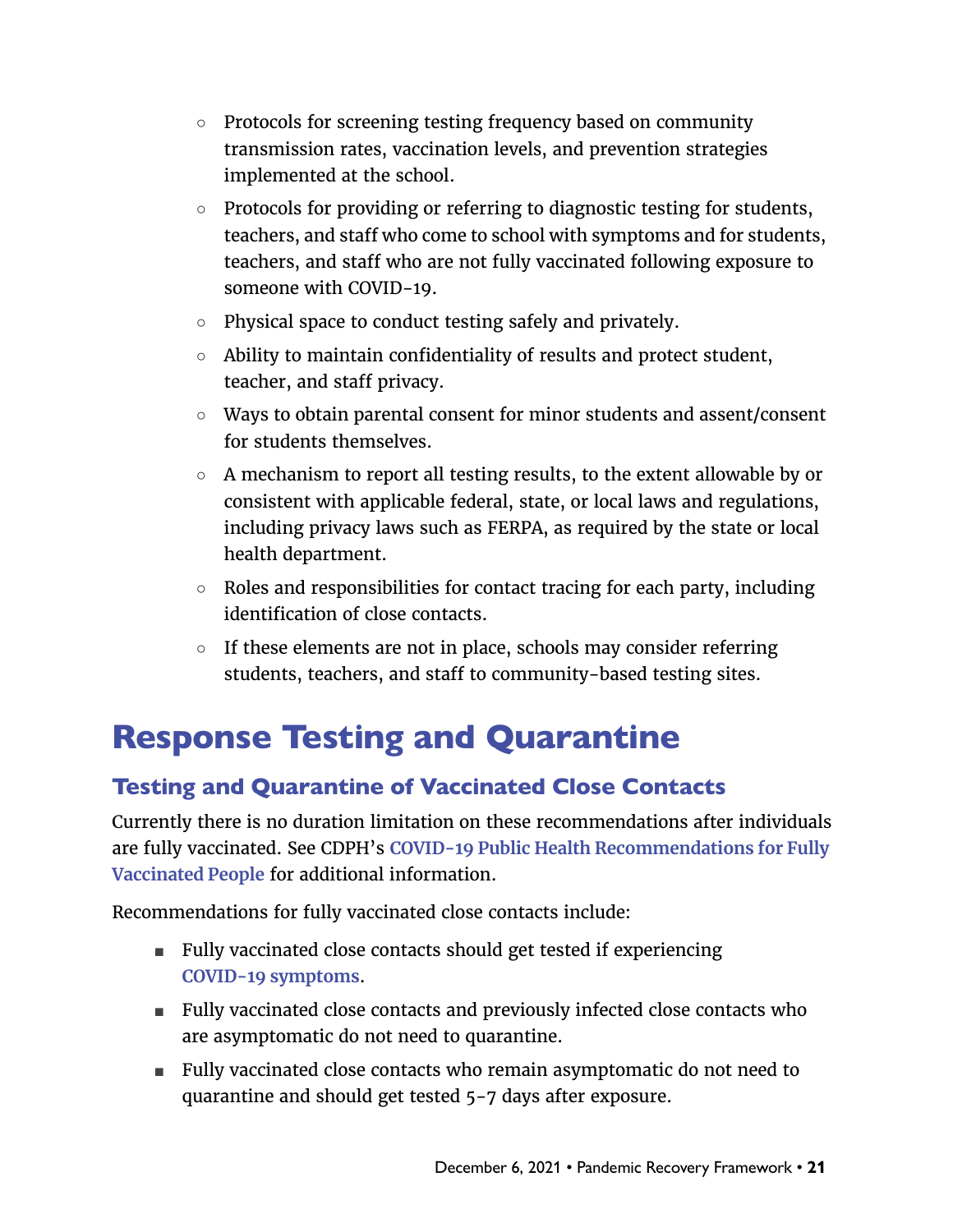- Fully vaccinated or previously infected close contacts should self-monitor for COVID-19 symptoms and strictly adhere to all **recommended nonpharmaceutical interventions** (e.g., wearing a mask, maintaining a distance of at least 6 feet from non-household members, frequently performing hand hygiene, avoiding crowds and poorly ventilated indoor spaces) for **14 days** following the last date of exposure.
- If fully vaccinated people test positive for COVID-19, they should follow CDPH and local **[health department guidance regarding isolation](https://www.cdph.ca.gov/Programs/CID/DCDC/Pages/COVID-19/Guidance-on-Isolation-and-Quarantine-for-COVID-19-Contact-Tracing.aspx)** and/or exclusion from high-risk settings. (Note: this link does not reflect CDPH guidance for schools.)

### Testing of Those Who Previously Had COVID-19

People who have tested positive for COVID-19 within the past three months and recovered do not need to get tested following an exposure as long as they do not develop new symptoms.

#### Testing and Quarantine of Unvaccinated Close Contacts

#### When All Parties Were Wearing a Mask

When all parties were wearing a mask in an indoor or outdoor school setting or school bus, **students** who are unvaccinated and are close contacts may undergo a modified quarantine and continue to attend school for in-person instruction if they:

- Are asymptomatic;
- Continue to appropriately mask, as required;
- Test immediately after exposure and on or after day 5; and
- Continue to quarantine for all extracurricular activities at school, including sports, and activities within the community setting.
- SMCH and CDPH have updated their guidance to allow before and after school care programs to be considered as part of the school setting and thus students eligible for modified quarantine may continue to attend on-site before and afterschool care programs if:
	- They are located on the school site
	- They follow the CDPH K-12 Public Health Guidance, most specifically, the indoor mask requirement is enforced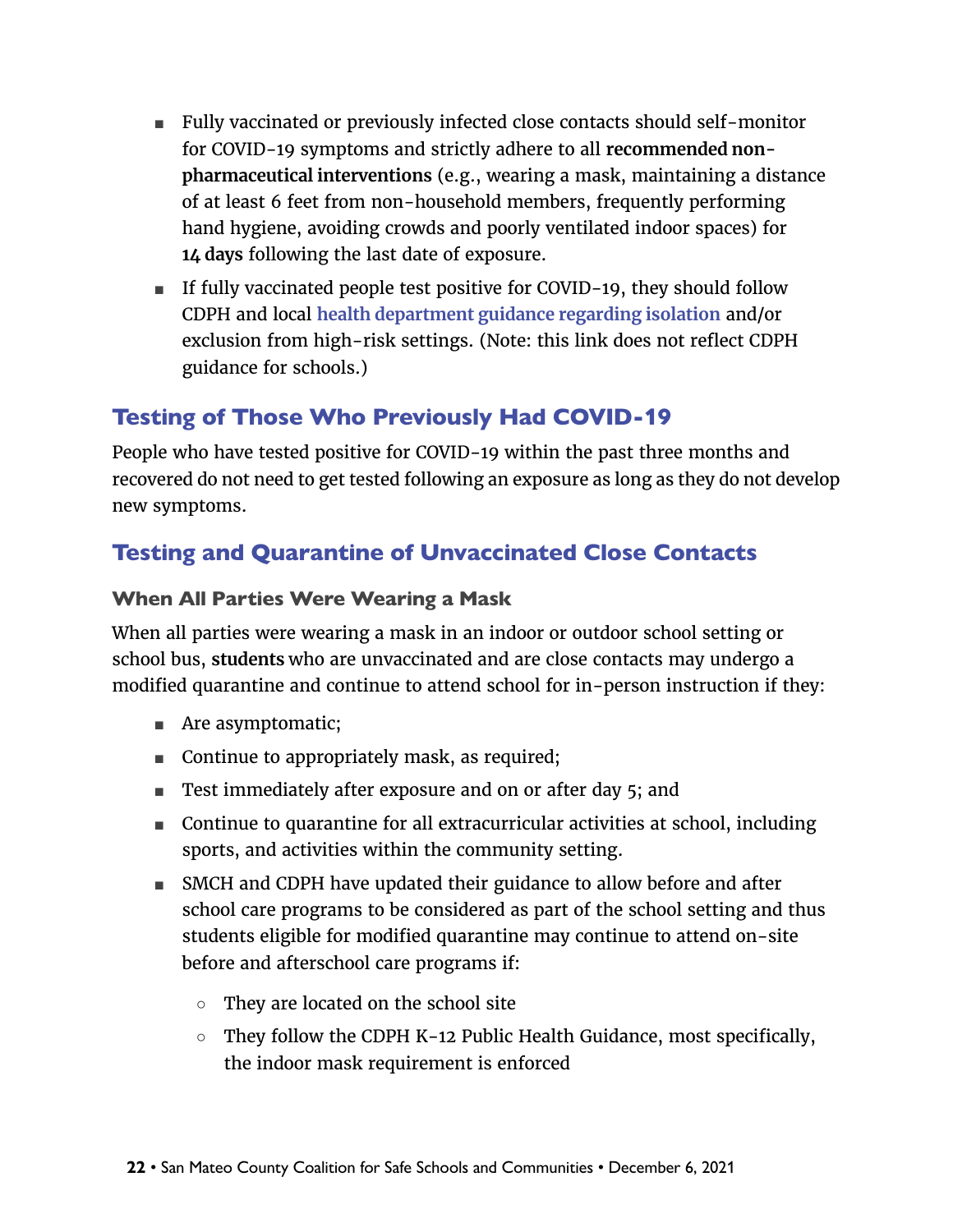$\circ$  They follow the State's public health order for schools to verify vaccination or test staff once per week

CDPH provides the following testing guidance for students in modified quarantine.

■ Test as soon as a person is informed that they were a close contact of someone with COVID-19. Subsequent testing may occur on or after Day 5 from the date of last exposure.

According to CDPH, students in modified quarantine:

- Are strongly encouraged to wear masks when outdoors.
- May use school buses, including buses operated by public and private school systems.
- May participate in all required instructional components of the school day, except activities where a mask cannot be worn, such as while playing certain musical instruments.
- May eat meals on campus using the food service recommendations provided in this framework.

CDPH updated its **[guidance](https://www.cdph.ca.gov/Programs/CID/DCDC/Pages/COVID-19/K-12-Guidance-2021-22-School-Year.aspx)** to allow modified quarantine to end after Day 7 if a diagnostic specimen is collected on or after Day 5 from the date of last exposure and tests negative. Students on modified quarantine may also return to extracurricular activities on day 8 instead of day 10, as previously required.

Please note: Modified quarantine does not apply to teachers or other adults.

#### When One Party Was Not Wearing a Mask

When one party was not wearing a mask, those who remain asymptomatic may discontinue self-quarantine under the following conditions:

- Quarantine can end after Day 10 from the date of last exposure without testing; OR
- Quarantine can end after Day 7 if a diagnostic specimen (e.g., antigen diagnostic test, PCR/molecular diagnostic test, or pooled PCR/molecular test) is collected on or after Day 5 from the date of last exposure and tests negative.
- To discontinue quarantine before 14 days following last known exposure, asymptomatic close contacts must: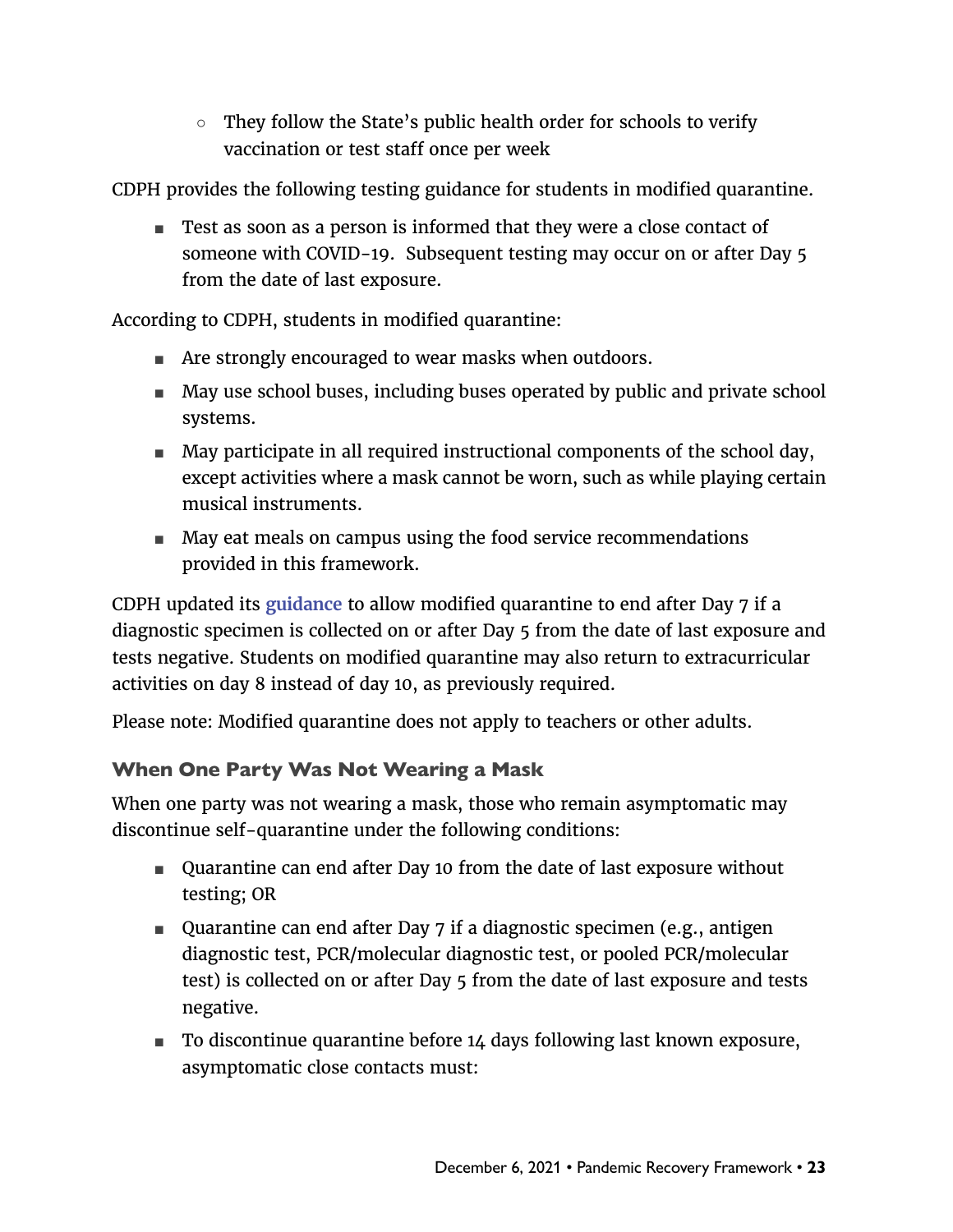- <span id="page-23-0"></span>○ Continue daily self-monitoring for symptoms through Day 14 from last known exposure; AND
- Follow all recommended non-pharmaceutical interventions (e.g., wearing a mask when around others, hand washing, avoiding crowds) through Day 14 from last known exposure.

If any symptoms develop during this 14-day period, the exposed person must immediately isolate, get tested, and contact their healthcare provider with any questions regarding their care.

#### Additional Requirements Concerning Employees Who Are Not Vaccinated

Per Cal/OSHA, employers must:

- Exclude employees who have COVID-19 symptoms and/or are not fully vaccinated and have had a close contact from the workplace and, if that close contact is work related, ensure continued wages.
- Offer COVID-19 testing at no cost during paid time to their employees who are not fully vaccinated and had potential exposure to COVID-19 in the workplace, and provide them with information on benefits.

#### Tests to Assess Status during Quarantine or to Exit Quarantine

- Any FDA-approved diagnostic test is acceptable for evaluation of an individual's COVID-19 status. This includes antigen diagnostic tests and PCR diagnostic tests. See the **[CDPH school testing resources](https://www.cdph.ca.gov/Programs/CID/DCDC/Pages/COVID-19/Updated-COVID-19-Testing-Guidance.aspx?subject=)** for more information.
- Collection of diagnostic specimens for asymptomatic persons during quarantine may occur in schools, healthcare settings, or other locations supervised by school or healthcare personnel. Specimens may be processed at the point-of-care (POC) or in a laboratory.
- At this time, at-home testing is not recommended for evaluation of an individual's status during quarantine.

# Isolation

For both vaccinated and unvaccinated persons, follow the **[CDPH Isolation Guidance](https://www.cdph.ca.gov/Programs/CID/DCDC/Pages/COVID-19/Guidance-on-Isolation-and-Quarantine-for-COVID-19-Contact-Tracing.aspx)** for those diagnosed with COVID-19. (Note: this link does not reflect CDPH guidance for schools.)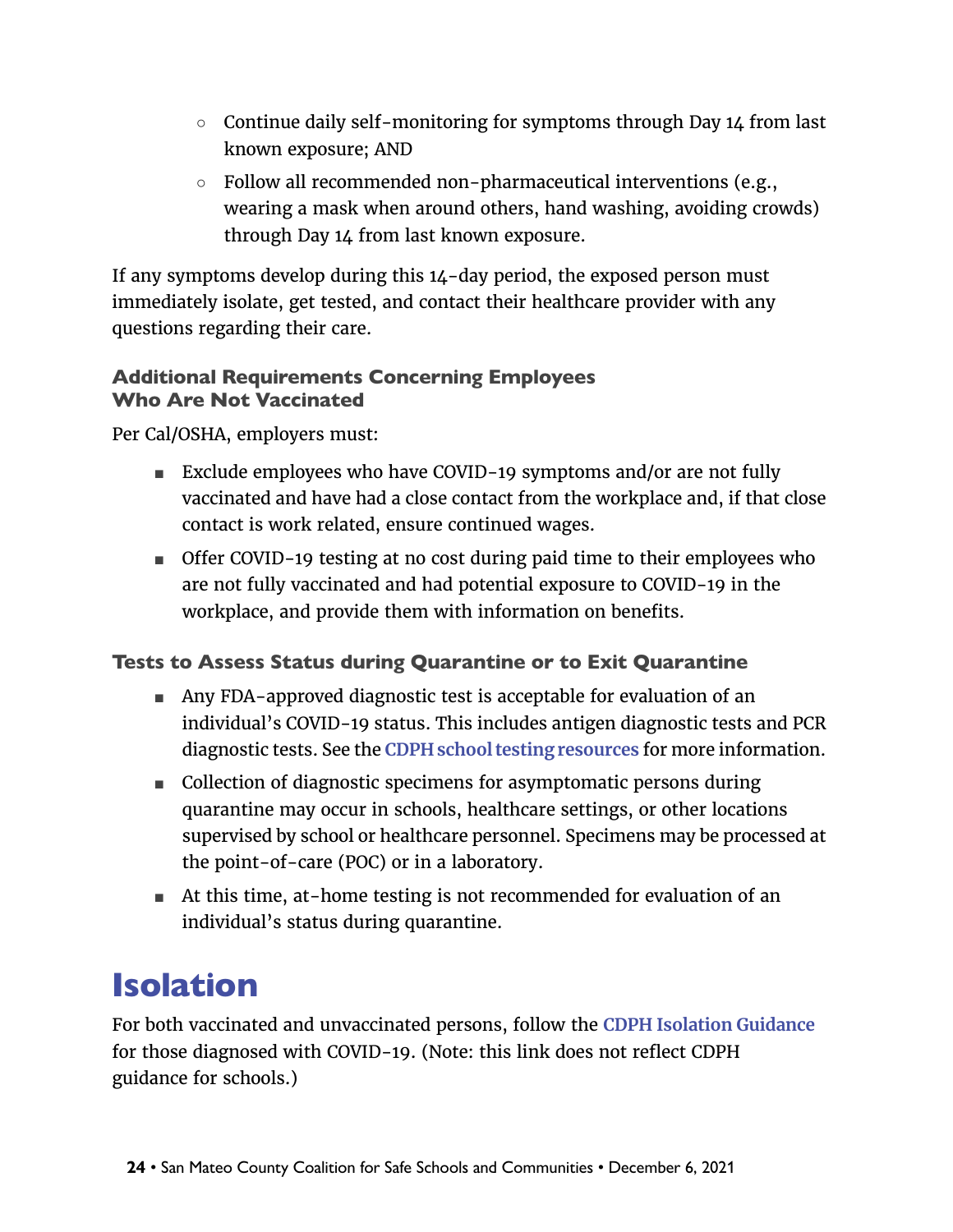# <span id="page-24-0"></span>Case Reporting and Contact Tracing

A school in San Mateo County with one or more confirmed cases of COVID-19 in their school community must complete the following steps as soon as possible:

- The School/District COVID-19 Point Person must report all COVID-19 cases and clusters of undiagnosed respiratory illness to SMC Health as soon as practicable (within 24 hours) using SPOT, California's case reporting system. SMC Health staff will access information submitted through SPOT and will be in touch with the school or district COVID contact regarding the submission, as necessary. Use the **[SPOT intake form](https://spot.cdph.ca.gov/s/IntakeForm?language=en_US)** to begin the process for using SPOT.
- Schools or districts with questions about how to respond to a case or to use SPOT, should contact SMC Health at **[COVID19\\_SchoolTeam@smcgov.org](mailto:COVID19_SchoolTeam%40smcgov.org?subject=)** or 650-573-2346.
- The School/District COVID-19 Point Person and the assigned SMC Health investigator will be in daily contact Monday-Friday, unless instructed otherwise by SMC CD Control.
- The District COVID-19 Point Person collects data from all schools will report for all new cases (a line list) via SPOT.
- Schools should notify  $-$  to the extent allowable by applicable privacy laws – teachers, staff, and families of students who were close contacts as soon as possible (within the same day if possible) after they are notified that someone in the school has tested positive.
- The District COVID-19 Point Person or Superintendent/Private School Head should notify SMCOE at **[info@smcoe.org](mailto:info%40smcoe.org?subject=)**.

Additionally, per Cal/OSHA guidance, employers must:

- Contact the local health department immediately but no longer than 48 hours after learning of three or more COVID-19 cases to obtain guidance on preventing the further spread of COVID-19 within their workplace.
- Maintain accurate records and track all COVID-19 cases, while ensuring medical information remains confidential. These records must be made available to employees, authorized employee representatives, or as otherwise required by law, with personal identifying information removed.
- Report a COVID-19-related serious illness or death immediately to the nearest Cal/OSHA enforcement district office.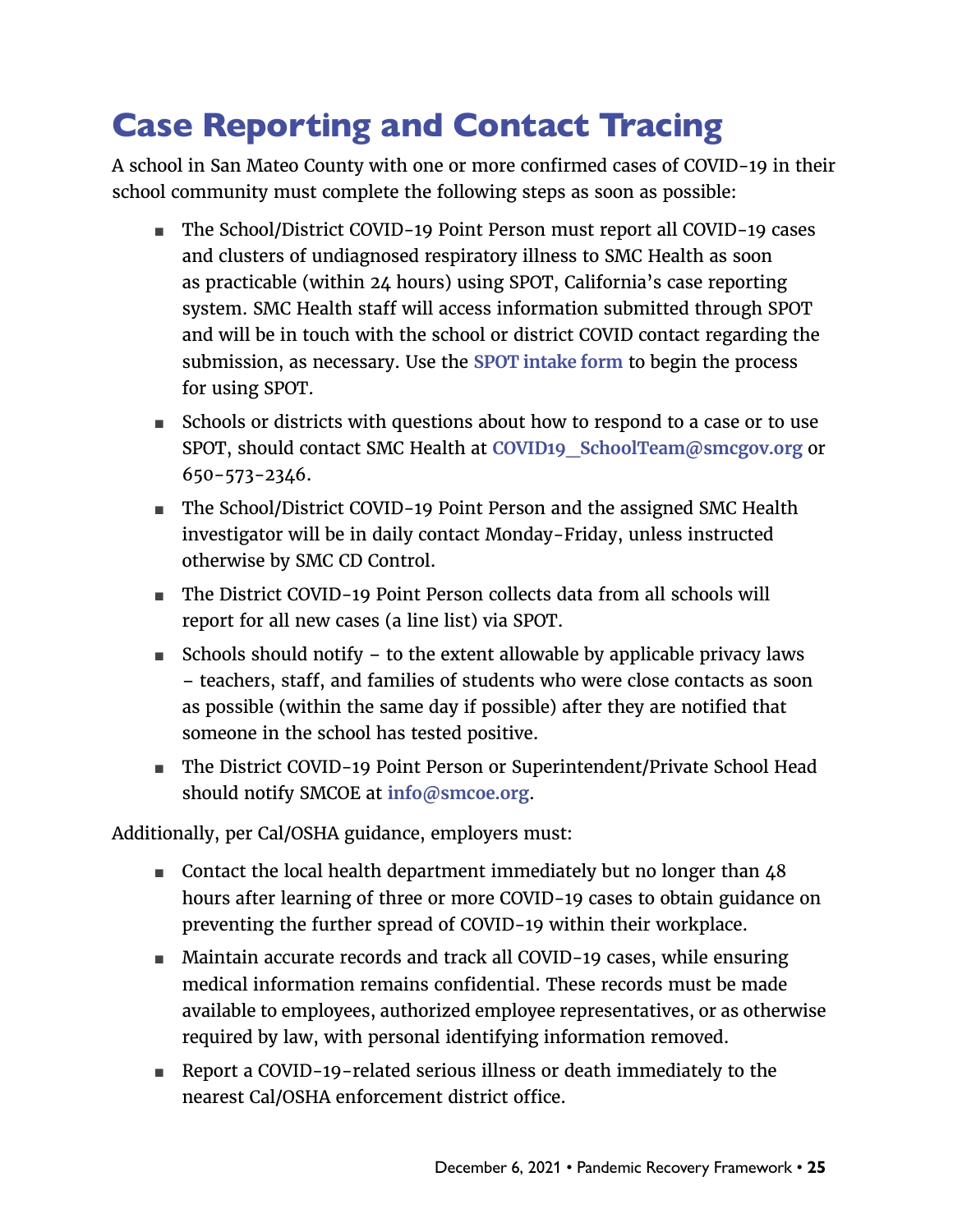<span id="page-25-0"></span>■ **[Per Cal/OSHA](https://www.dir.ca.gov/dosh/dosh_publications/COVIDOnePageFS.pdf)** and the district or school's CPP, provide written notice within one day of learning of a case to people at the worksite who may have been exposed to COVID-19. This notice must be provided to all employees (and their authorized representative), independent contractors and other employers at the worksite during the high-risk exposure period. Sample templates are in **[the Appendix](#page-27-0).**

### **Outbreaks**

Cal/OSHA provides the following guidance for employers in the case of an outbreak:

- Provide written notice of workplace outbreaks (three or more cases in an exposed workgroup in a 14-day period) and major outbreaks (20 or more cases within a 30-day period).
- During any outbreak, masks are required regardless of employee vaccination status both indoors and outdoors when employees are less than six feet from another person.
- During major outbreaks, six-feet physical distancing is required where feasible, both indoors and outdoors.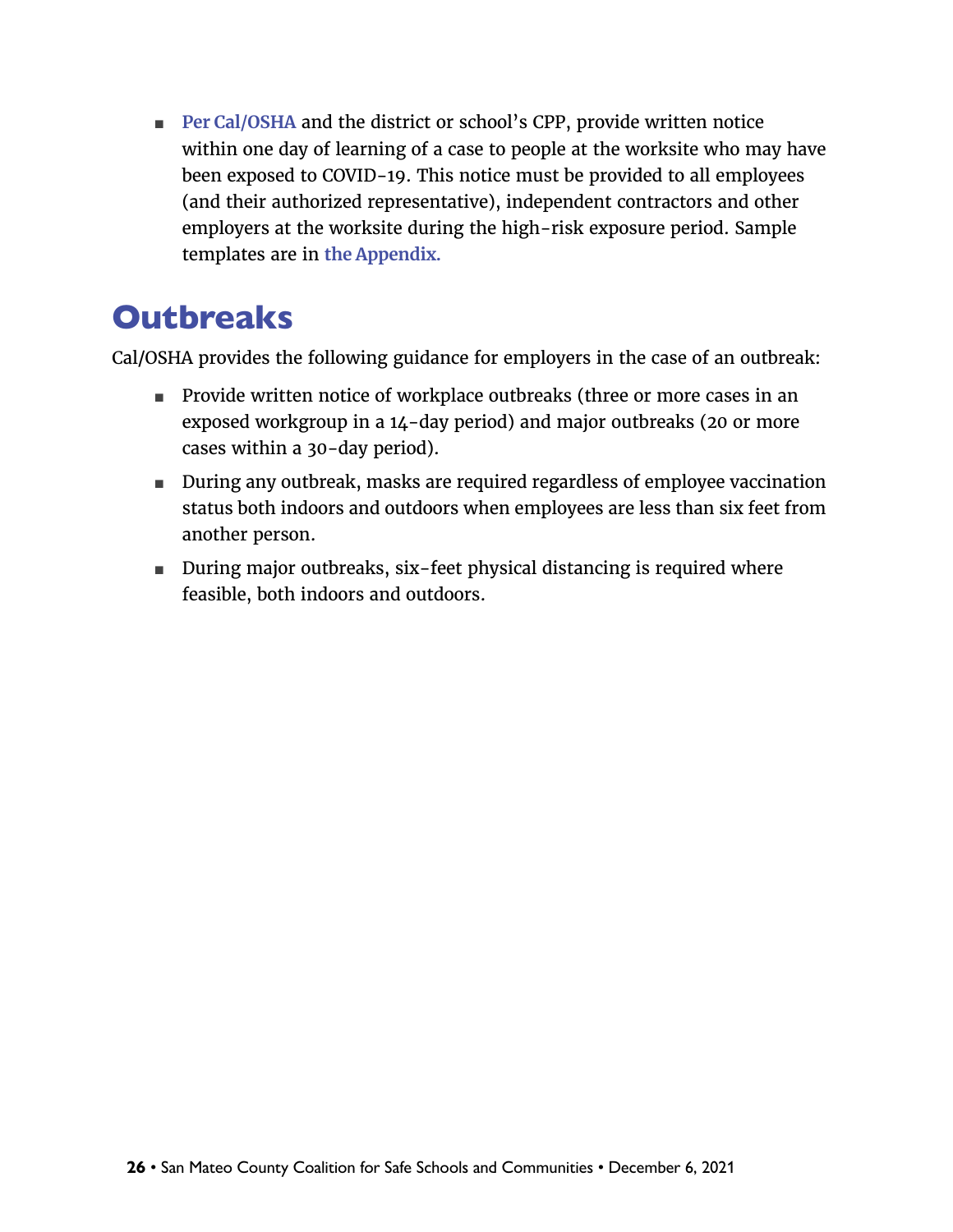# COVID-19 Exposure at School COVID-19 Exposure at School ([CDPH\)](https://www.cdph.ca.gov/Programs/CID/DCDC/Pages/COVID-19/K-12-Guidance-2021-22-School-Year.aspx)